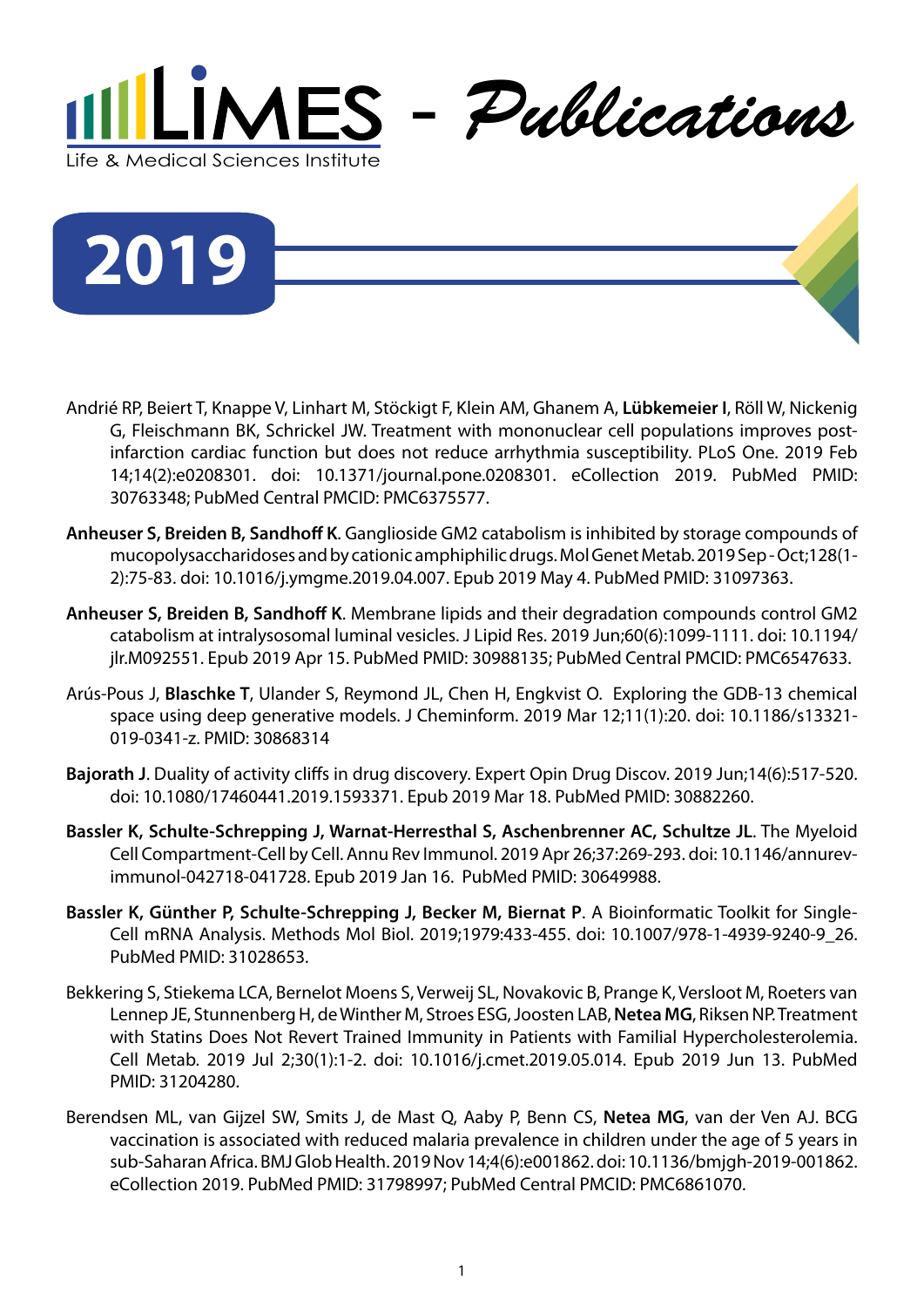- Bossel Ben-Moshe N, Hen-Avivi S, Levitin N, Yehezkel D, Oosting M, Joosten LAB, **Netea MG**, Avraham R. Predicting bacterial infection outcomes using single cell RNA-sequencing analysis of human immune cells. Nat Commun. 2019 Jul 22;10(1):3266. doi: 10.1038/s41467-019-11257-y. PubMed PMID: 31332193; PubMed Central PMCID: PMC6646406.
- **Breiden B, Sandhoff K**. Lysosomal Glycosphingolipid Storage Diseases. Annu Rev Biochem. 2019 Jun 20;88:461-485. doi: 10.1146/annurev-biochem-013118-111518. PubMed PMID: 31220974.
- **Breiden B, Sandhoff K**. Emerging mechanisms of drug-induced phospholipidosis. Biol Chem. 2019 Dec 18;401(1):31-46. doi: 10.1515/hsz-2019-0270. Review. PubMed PMID: 31408430.
- **Breuers S, Bryant LL, Legen T, Mayer G**. Robotic assisted generation of 2'-deoxy-2'-fluoro-modifed RNA aptamers - High performance enabling strategies in aptamer selection. Methods. 2019 May 15;161:3-9. doi: 10.1016/j.ymeth.2019.05.022. Epub 2019 May 30. PubMed PMID: 31152781; PubMed Central PMCID: PMC6599171.
- 20: Brown JB, **Bajorath J**. Computational chemical biology on the rise. Future Med Chem. 2019 Jan;11(1):1- 3. doi: 10.4155/fmc-2018-0282. Epub 2018 Dec 10. Review. PubMed PMID: 30526065.
- Buerfent BC, Ajendra J, Stamminger W, **Gondorf F**, Hoerauf A, Hübner MP. TGFβ depletion does neither modulate acute E. coli-induced inflammatory immune responses nor impair the protective effect by chronic filarial infection. GMS Infect Dis. 2019 Nov 12;7:Doc04. doi: 10.3205/id000044. eCollection 2019. PubMed PMID: 31815088; PubMed Central PMCID: PMC6883344.
- Cabanillas B, **Weighardt H**, Izquierdo E, **Förster I**, Novak N. IgE reactivity against herpes simplex virus 1 in patients with atopic dermatitis complicated by eczema herpeticum. Allergy. 2020 Jan;75(1):226- 229. doi: 10.1111/all.13986. Epub 2019 Oct 2. PubMed PMID: 31315153.
- Camell CD, **Günther P**, Lee A, Goldberg EL, Spadaro O, Youm YH, Bartke A, Hubbard GB, Ikeno Y, Ruddle NH, **Schultze J**, Dixit VD. Aging Induces an Nlrp3 Inflammasome-Dependent Expansion of Adipose B Cells That Impairs Metabolic Homeostasis. Cell Metab. 2019 Dec 3;30(6):1024-1039.e6. doi: 10.1016/j.cmet.2019.10.006. Epub 2019 Nov 14. PubMed PMID: 31735593; PubMed Central PMCID: PMC6944439.
- Casciuc I, Horvath D, Gryniukova A, Tolmachova KA, Vasylchenko OV, Borysko P, Moroz YS, **Bajorath J**, Varnek A. Pros and cons of virtual screening based on public "Big Data": In silico mining for new bromodomain inhibitors. Eur J Med Chem. 2019 Mar 1;165:258-272. doi: 10.1016/j. ejmech.2019.01.010. Epub 2019 Jan 9. PubMed PMID: 30685526.
- Casciuc I, Zabolotna Y, Horvath D, Marcou G, **Bajorath J**, Varnek A. Virtual Screening with Generative Topographic Maps: How Many Maps Are Required? J Chem Inf Model. 2019 Jan 28;59(1):564-572. doi: 10.1021/acs.jcim.8b00650. Epub 2018 Dec 31. PubMed PMID: 30567430.
- **Cianni L, Feldmann CW, Gilberg E**, Gütschow M, Juliano L, Leitão A, **Bajorath J**, Montanari CA. Can Cysteine Protease Cross-Class Inhibitors Achieve Selectivity? J Med Chem. 2019 Dec 12;62(23):10497-10525. doi: 10.1021/acs.jmedchem.9b00683. Epub 2019 Aug 15. PubMed PMID: 31361135.
- Ciarlo E, Heinonen T, Théroude C, Asgari F, Le Roy D, **Netea MG**, Roger T. Trained immunity confers broadspectrum protection against bacterial infections. J Infect Dis. 2019 Dec 31. pii: jiz692. doi: 10.1093/ infdis/jiz692. [Epub ahead of print] PubMed PMID: 31889191.
- **Cirovic B, Katzmarski N, Schlitzer A**. Analysis of High-Dimensional Phenotype Data Generated by Mass Cytometry or High-Dimensional Flow Cytometry. Methods Mol Biol. 2019;1989:281-294. doi: 10.1007/978-1-4939-9454-0\_18. PubMed PMID: 31077112.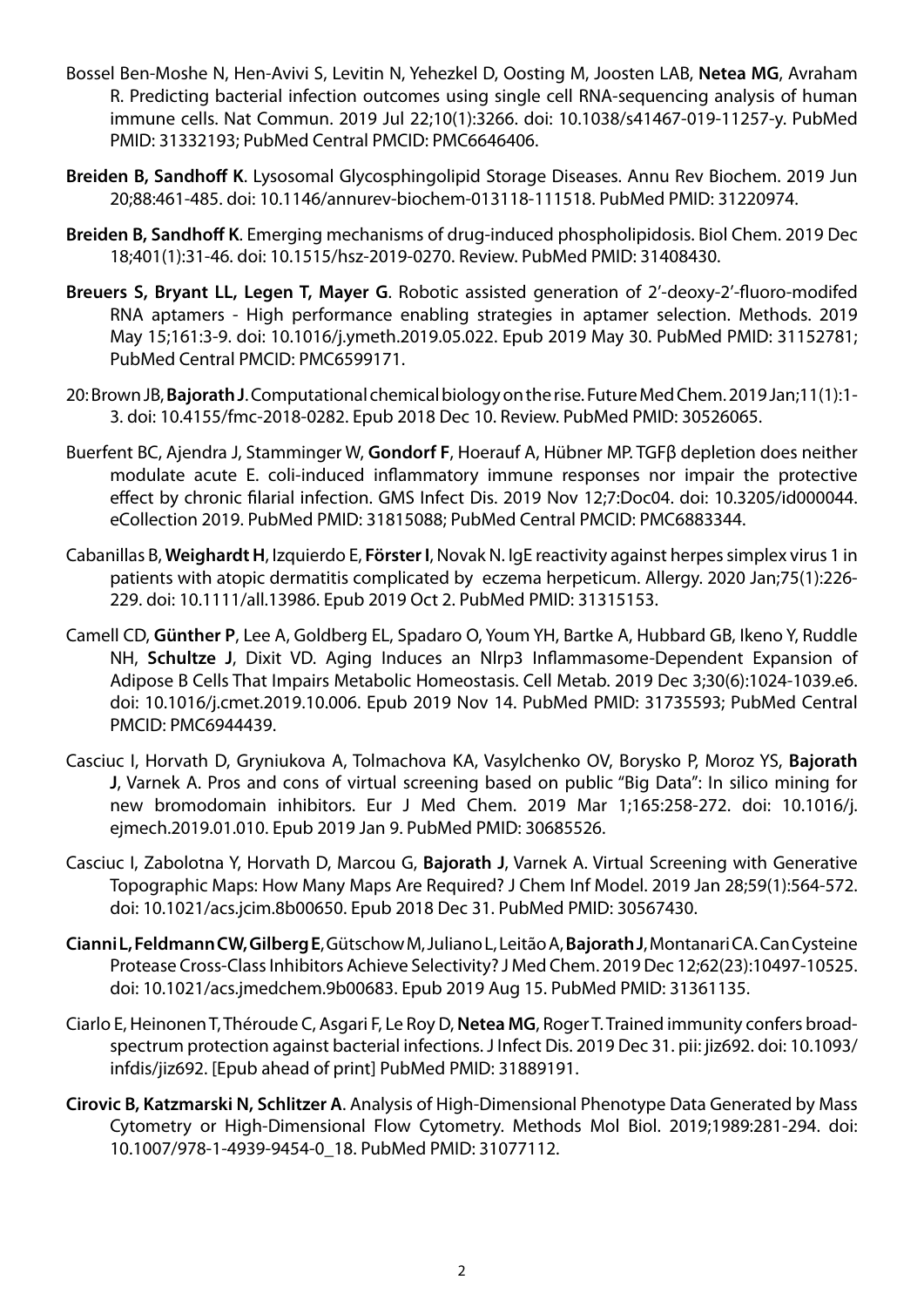- **Civit L**, Theodorou I, **Frey F**, Weber H, Lingnau A, Gröber C, Blank M, Dambrune C, Stunden J, **Beyer M, Schultze J**, Latz E, Ducongé F, Kubbutat MHG, **Mayer G**. Targeting hormone refractory prostate cancer by in vivo selected DNA libraries in an orthotopic xenograft mouse model. Sci Rep. 2019 Mar 21;9(1):4976. doi: 10.1038/s41598-019-41460-2. PubMed PMID: 30899039; PubMed Central PMCID: PMC6428855.
- Cleophas MCP, Ratter JM, Bekkering S, Quintin J, Schraa K, Stroes ES, **Netea MG**, Joosten LAB. Effects of oral butyrate supplementation on inflammatory potential of circulating peripheral blood mononuclear cells in healthy and obese males. Sci Rep. 2019 Jan 28;9(1):775. doi: 10.1038/s41598- 018-37246-7. PubMed PMID: 30692581; PubMed Central PMCID: PMC6349871.
- Cleophas MCP, Crişan TO, Klück V, Hoogerbrugge N, Netea-Maier RT, Dinarello CA, **Netea MG**, Joosten LAB. Romidepsin suppresses monosodium urate crystal-induced cytokine production through upregulation of suppressor of cytokine signaling 1 expression. Arthritis Res Ther. 2019 Feb 6;21(1):50. doi: 10.1186/s13075-019-1834-x. PubMed PMID: 30728075; PubMed Central PMCID: PMC6366029.
- Cossarizza A, Chang HD, Radbruch A, Acs A, Adam D, Adam-Klages S, Agace WW, Aghaeepour N, Akdis M, Allez M, Almeida LN, Alvisi G, Anderson G, Andrä I, Annunziato F, Anselmo A, Bacher P, Baldari CT, Bari S, Barnaba V, Barros-Martins J, Battistini L, Bauer W, Baumgart S, Baumgarth N, Baumjohann D, Baying B, Bebawy M, Becher B, Beisker W, Benes V, Beyaert R, Blanco A, Boardman DA, Bogdan C, Borger JG, Borsellino G, Boulais PE, Bradford JA, Brenner D, Brinkman RR, Brooks AES, Busch DH, Büscher M, Bushnell TP, Calzetti F, Cameron G, Cammarata I, Cao X, Cardell SL, Casola S, Cassatella MA, Cavani A, Celada A, Chatenoud L, Chattopadhyay PK, Chow S, Christakou E, Čičin-Šain L, Clerici M, Colombo FS, Cook L, Cooke A, Cooper AM, Corbett AJ, Cosma A, Cosmi L, Coulie PG, Cumano A, Cvetkovic L, Dang VD, Dang-Heine C, Davey MS, Davies D, De Biasi S, Del Zotto G, Dela Cruz GV, Delacher M, Della Bella S, Dellabona P, Deniz G, Dessing M, Di Santo JP, Diefenbach A, Dieli F, Dolf A, Dörner T, Dress RJ, Dudziak D, Dustin M, Dutertre CA, Ebner F, Eckle SBG, Edinger M, Eede P, Ehrhardt GRA, Eich M, Engel P, Engelhardt B, Erdei A, Esser C, Everts B, Evrard M, Falk CS, Fehniger TA, Felipo-Benavent M, Ferry H, Feuerer M, Filby A, Filkor K, Fillatreau S, Follo M, **Förster I,** Foster J, Foulds GA, Frehse B, Frenette PS, Frischbutter S, Fritzsche W, Galbraith DW, Gangaev A, Garbi N, Gaudilliere B, Gazzinelli RT, Geginat J, Gerner W, Gherardin NA, Ghoreschi K, Gibellini L, Ginhoux F, Goda K, Godfrey DI, Goettlinger C, González-Navajas JM, Goodyear CS, Gori A, Grogan JL, Grummitt D, Grützkau A, Haftmann C, Hahn J, Hammad H, Hämmerling G, Hansmann L, Hansson G, Harpur CM, Hartmann S, Hauser A, Hauser AE, Haviland DL, Hedley D, Hernández DC, Herrera G, Herrmann M, Hess C, Höfer T, Hoffmann P, Hogquist K, Holland T, Höllt T, Holmdahl R, Hombrink P, Houston JP, Hoyer BF, Huang B, Huang FP, Huber JE, Huehn J, Hundemer M, Hunter CA, Hwang WYK, Iannone A, Ingelfinger F, Ivison SM, Jäck HM, Jani PK, Jávega B, Jonjic S, Kaiser T, Kalina T, Kamradt T, Kaufmann SHE, Keller B, Ketelaars SLC, Khalilnezhad A, Khan S, Kisielow J, Klenerman P, Knopf J, Koay HF, Kobow K, Kolls JK, Kong WT, Kopf M, Korn T, Kriegsmann K, Kristyanto H, Kroneis T, Krueger A, Kühne J, Kukat C, Kunkel D, Kunze-Schumacher H, Kurosaki T, Kurts C, Kvistborg P, Kwok I, Landry J, Lantz O, Lanuti P, LaRosa F, Lehuen A, LeibundGut-Landmann S, Leipold MD, Leung LYT, Levings MK, Lino AC, Liotta F, Litwin V, Liu Y, Ljunggren HG, Lohoff M, Lombardi G, Lopez L, López-Botet M, Lovett-Racke AE, Lubberts E, Luche H, Ludewig B, Lugli E, Lunemann S, Maecker HT, Maggi L, Maguire O, Mair F, Mair KH, Mantovani A, Manz RA, Marshall AJ, Martínez-Romero A, Martrus G, Marventano I, Maslinski W, Matarese G, Mattioli AV, Maueröder C, Mazzoni A, McCluskey J, McGrath M, McGuire HM, McInnes IB, Mei HE, Melchers F, Melzer S, Mielenz D, Miller SD, Mills KHG, Minderman H, Mjösberg J, Moore J, Moran B, Moretta L, Mosmann TR, Müller S, Multhoff G, Muñoz LE, Münz C, Nakayama T, Nasi M, Neumann K, Ng LG, Niedobitek A, Nourshargh S, Núñez G, O'Connor JE, Ochel A, Oja A, Ordonez D, Orfao A, Orlowski-Oliver E, Ouyang W, Oxenius A, Palankar R, Panse I, Pattanapanyasat K, Paulsen M, Pavlinic D, Penter L, Peterson P, Peth C, Petriz J, Piancone F, Pickl WF, Piconese S, Pinti M, Pockley AG, Podolska MJ, Poon Z, Pracht K, Prinz I, Pucillo CEM, Quataert SA, Quatrini L, Quinn KM, Radbruch H, Radstake TRDJ, Rahmig S, Rahn HP, Rajwa B, Ravichandran G, Raz Y, Rebhahn JA, Recktenwald D, Reimer D, Reis E Sousa C, Remmerswaal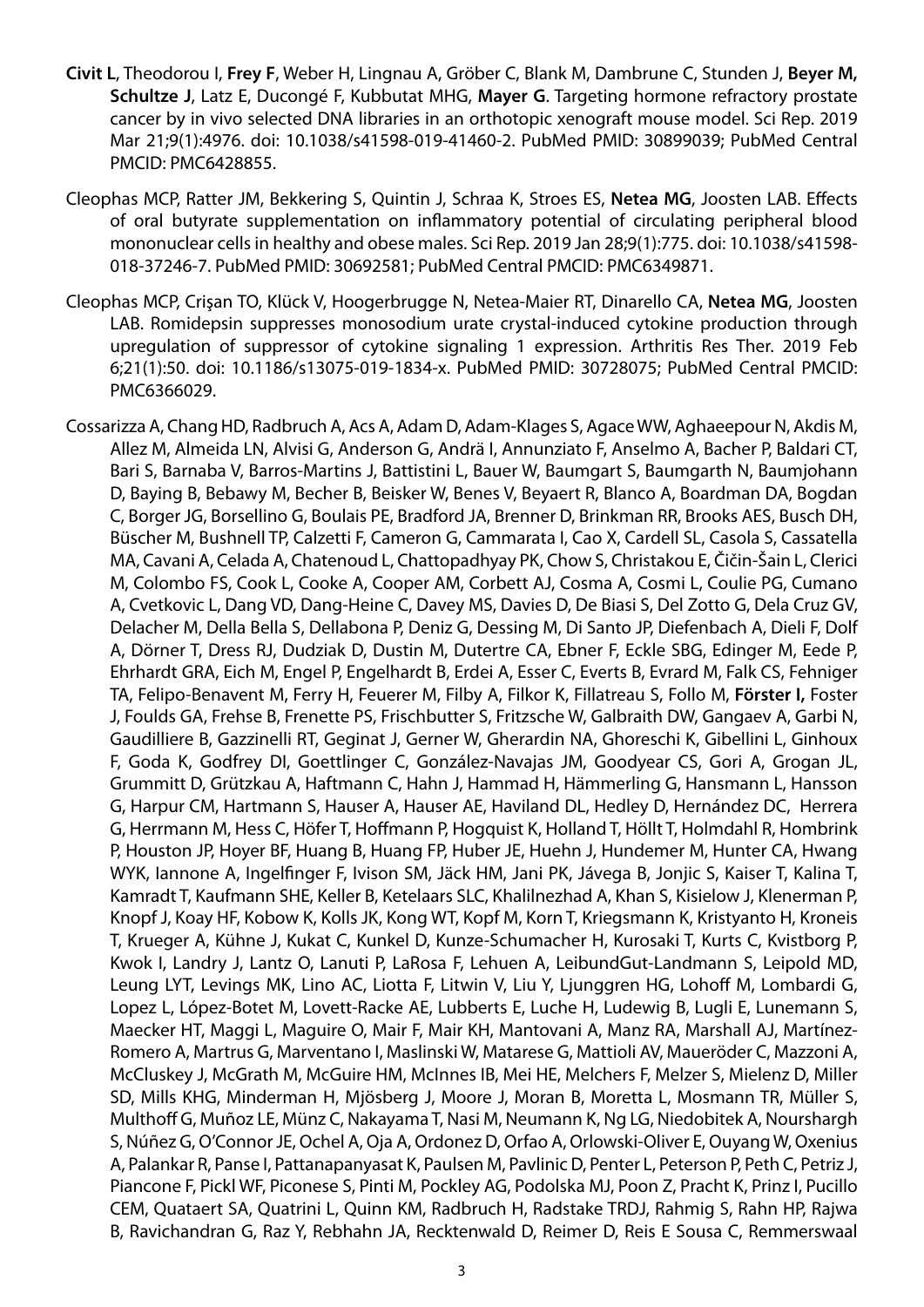EBM, Richter L, Rico LG, Riddell A, Rieger AM, Robinson JP, Romagnani C, Rubartelli A, Ruland J, Saalmüller A, Saeys Y, Saito T, Sakaguchi S, Sala-de-Oyanguren F, Samstag Y, Sanderson S, Sandrock I, Santoni A, Sanz RB, Saresella M, Sautes-Fridman C, Sawitzki B, Schadt L, Scheffold A, Scherer HU, Schiemann M, Schildberg FA, Schimisky E, Schlitzer A, Schlosser J, Schmid S, Schmitt S, Schober K, Schraivogel D, Schuh W, Schüler T, Schulte R, Schulz AR, Schulz SR, Scottá C, Scott-Algara D, Sester DP, Shankey TV, Silva-Santos B, Simon AK, Sitnik KM, Sozzani S, Speiser DE, Spidlen J, Stahlberg A, Stall AM, Stanley N, Stark R, Stehle C, Steinmetz T, Stockinger H, Takahama Y, Takeda K, Tan L, Tárnok A, Tiegs G, Toldi G, Tornack J, Traggiai E, Trebak M, Tree TIM, Trotter J, Trowsdale J, Tsoumakidou M, Ulrich H, Urbanczyk S, van de Veen W, van den Broek M, van der Pol E, Van Gassen S, Van Isterdael G, van Lier RAW, Veldhoen M, Vento-Asturias S, Vieira P, Voehringer D, Volk HD, von Borstel A, von Volkmann K, Waisman A, Walker RV, Wallace PK, Wang SA, Wang XM, Ward MD, Ward-Hartstonge KA, Warnatz K, Warnes G, Warth S, Waskow C, Watson JV, Watzl C, Wegener L, Weisenburger T, Wiedemann A, Wienands J, Wilharm A, Wilkinson RJ, Willimsky G, Wing JB, Winkelmann R, Winkler TH, Wirz OF, Wong A, Wurst P, Yang JHM, Yang J, Yazdanbakhsh M, Yu L, Yue A, Zhang H, Zhao Y, Ziegler SM, Zielinski C, Zimmermann J, Zychlinsky A. Guidelines for the use of flow cytometry and cell sorting in immunological studies (second edition). Eur J Immunol. 2019 Oct;49(10):1457-1973. doi: 10.1002/eji.201970107. PubMed PMID: 31633216.

- **David L**, Walsh J, Sturm N, Feierberg I, Nissink JWM, Chen H, **Bajorath J**, Engkvist O. Identification of Compounds That Interfere with High-Throughput Screening Assay Technologies. ChemMedChem. 2019 Oct 17;14(20):1795-1802. doi: 10.1002/cmdc.201900395. Epub 2019 Sep 19. PubMed PMID: 31479198; PubMed Central PMCID: PMC6856845.
- Dellaporta E, Lazaridis LD, Koussoulas V, **Netea MG**, Giamarellos-Bourboulis EJ, Triantafyllou K. Association between genotypes of rs34436714 of NLRP12 and serum tumor necrosis factor-alpha in inflammatory bowel disease: A case-control study. Medicine (Baltimore). 2019 Jun;98(23):e15913. doi: 10.1097/MD.0000000000015913. PubMed PMID: 31169706; PubMed Central PMCID: PMC6571393.
- Di Cara F, Andreoletti P, Trompier D, Vejux A, **Bülow MH, Sellin J**, Lizard G, Cherkaoui-Malki M, Savary S. Peroxisomes in Immune Response and Inflammation. Int J Mol Sci. 2019 Aug 8;20(16). pii: E3877. doi: 10.3390/ijms20163877. Review. PubMed PMID: 31398943; PubMed Central PMCID: PMC6721249.
- Dogbevia G, Grasshoff H, Othman A, **Penno A**, Schwaninger M. Brain endothelial specific gene therapy improves experimental Sandhoff disease. J Cereb Blood Flow Metab. 2019 Jul 29:271678X19865917. doi: 10.1177/0271678X19865917. [Epub ahead of print] PubMed PMID: 31357902.
- Dominguez-Andres J, **Netea MG**. Long-term reprogramming of the innate immune system. J Leukoc Biol. 2019 Feb;105(2):329-338. doi: 10.1002/JLB.MR0318-104R. Epub 2018 Jul 12. Review. PubMed PMID: 29999546.
- Domínguez-Andrés J, Ferreira AV, Jansen T, Smithers N, Prinjha RK, Furze RC, **Netea MG**. Bromodomain inhibitor I-BET151 suppresses immune responses during fungal-immune interaction. Eur J Immunol. 2019 Nov;49(11):2044-2050. doi: 10.1002/eji.201848081. Epub 2019 Jun 21. PubMed PMID: 31206650; PubMed Central PMCID: PMC6899658.
- Domínguez-Andrés J, **Netea MG**. Metabolic Adaptation Sets the Fate of Regulatory Macrophages. Cell Metab. 2019 Jun 4;29(6):1240-1242. doi: 10.1016/j.cmet.2019.05.012. PubMed PMID: 31167120.
- Domínguez-Andrés J, Novakovic B, Li Y, Scicluna BP, Gresnigt MS, Arts RJW, Oosting M, Moorlag SJCFM, Groh LA, Zwaag J, Koch RM, Ter Horst R, Joosten LAB, Wijmenga C, Michelucci A, van der Poll T, Kox M, Pickkers P, Kumar V, Stunnenberg H, **Netea MG**. The Itaconate Pathway Is a Central Regulatory Node Linking Innate Immune Tolerance and Trained Immunity. Cell Metab. 2019 Jan 8;29(1):211- 220.e5. doi: 10.1016/j.cmet.2018.09.003. Epub 2018 Oct 4. PubMed PMID: 30293776.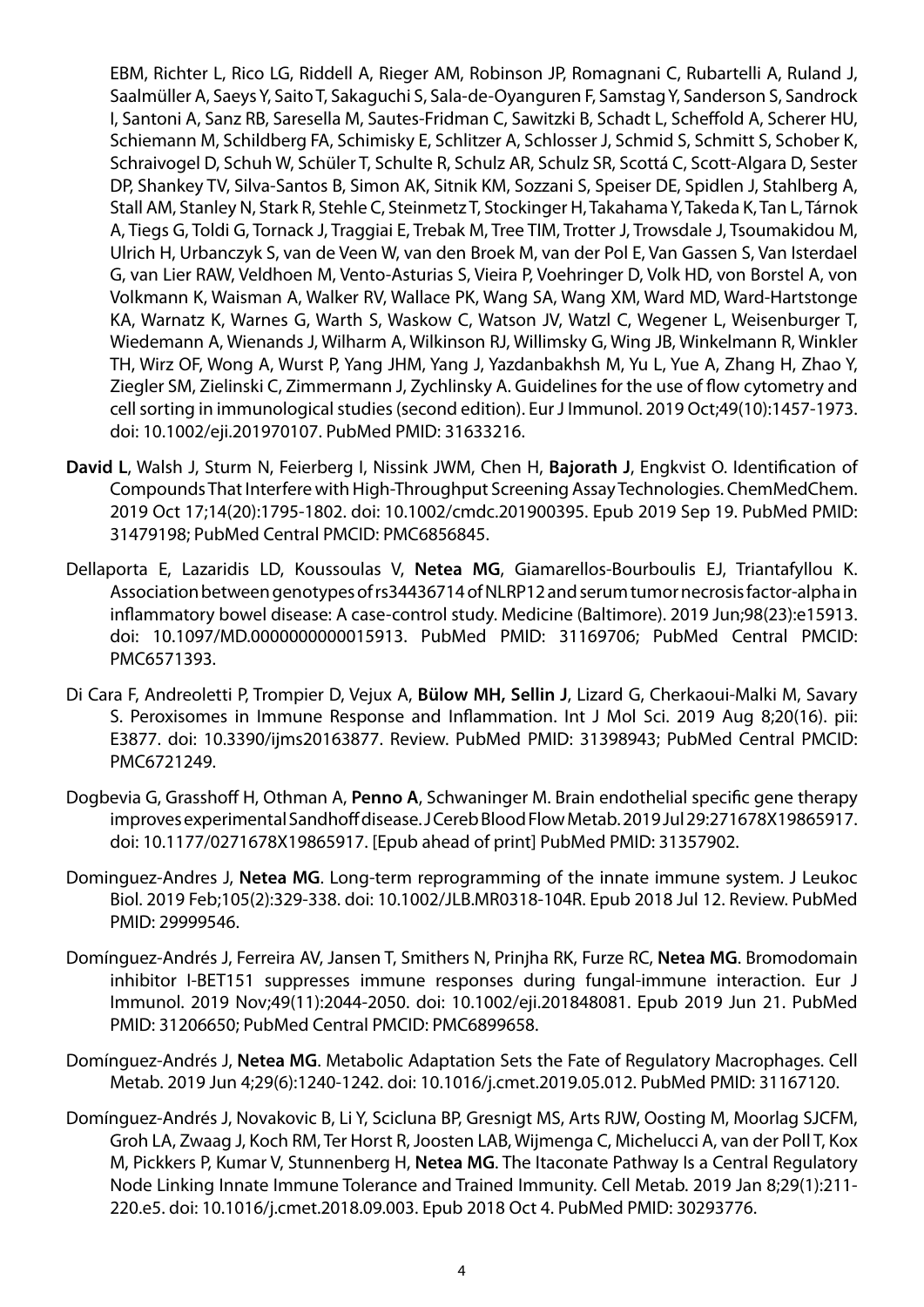- Domínguez-Andrés J, Joosten LA, **Netea MG**. Induction of innate immune memory: the role of cellular metabolism. Curr Opin Immunol. 2019 Feb;56:10-16. doi: 10.1016/j.coi.2018.09.001. Epub 2018 Sep 19. Review. PubMed PMID: 30240964.
- Domínguez-Andrés J, **Netea MG**. Impact of Historic Migrations and Evolutionary Processes on Human Immunity. Trends Immunol. 2019 Dec;40(12):1105-1119. doi: 10.1016/j.it.2019.10.001. Epub 2019 Nov 27. Review. PubMed PMID: 31786023.
- Dos Santos JC, Barroso de Figueiredo AM, Teodoro Silva MV, **Cirovic B**, de Bree LCJ, Damen MSMA, Moorlag SJCFM, Gomes RS, Helsen MM, Oosting M, Keating ST, **Schlitzer A, Netea MG**, Ribeiro-Dias F, Joosten LAB. β-Glucan-Induced Trained Immunity Protects against Leishmania braziliensis Infection: a Crucial Role for IL-32. Cell Rep. 2019 Sep 3;28(10):2659-2672.e6. doi: 10.1016/j. celrep.2019.08.004. PubMed PMID: 31484076.
- Drabik A, Ner-Kluza J, Hartman K, **Mayer G**, Silberring J. Changes in Protein Glycosylation as a Result of Aptamer Interactions with Cancer Cells. Proteomics Clin Appl. 2020 Jan;14(1):e1800186. doi: 10.1002/prca.201800186. Epub 2019 Nov 4. PubMed PMID: 31550741.
- Dress RJ, Dutertre CA, Giladi A, **Schlitzer A**, Low I, Shadan NB, Tay A, Lum J, Kairi MFBM, Hwang YY, Becht E, Cheng Y, Chevrier M, Larbi A, Newell EW, Amit I, Chen J, Ginhoux F. Plasmacytoid dendritic cells develop from Ly6D(+) lymphoid progenitors distinct from the myeloid lineage. Nat Immunol. 2019 Jul;20(7):852-864. doi: 10.1038/s41590-019-0420-3. Epub 2019 Jun 18. PubMed PMID: 31213723.
- Dreyer I, Spitz O, Kanonenberg K, Montag K, Handrich MR, Ahmad S, Schott-Verdugo S, Navarro-Retamal C, Rubio-Meléndez ME, Gomez-Porras JL, Riedelsberger J, Molina-Montenegro MA, **Succurro A**, Zuccaro A, Gould SB, Bauer P, Schmitt L, Gohlke H. Nutrient exchange in arbuscular mycorrhizal symbiosis from a thermodynamic point of view. New Phytol. 2019 Apr;222(2):1043-1053. doi: 10.1111/nph.15646. Epub 2019 Jan 21. PubMed PMID: 30565261; PubMed Central PMCID: PMC6667911.
- **Eggert F, Kurscheidt K, Hoffmann E, Kath-Schorr S**. Towards Reverse Transcription with an Expanded Genetic Alphabet. Chembiochem. 2019 Jul 1;20(13):1642-1645. doi: 10.1002/cbic.201800808. Epub 2019 May 3. PubMed PMID: 30741472.
- **Embgenbroich M, Mertins J, Lang T, Burgdorf S**. Monitoring Intracellular Routing of Internalized Antigens by Immunofluorescence Microscopy. Methods Mol Biol. 2019;1988:249-257. doi: 10.1007/978-1-4939-9450-2\_17. PubMed PMID: 31147944.
- **Feldmann C, Miljković F, Yonchev D, Bajorath J**. Identifying Promiscuous Compounds with Activity against Different Target Classes. Molecules. 2019 Nov 18;24(22). pii: E4185. doi: 10.3390/ molecules24224185. PubMed PMID: 31752252; PubMed Central PMCID: PMC6891533.
- Ferreira AV, **Netea MG**, Domínguez-Andrés J. Itaconate as an immune modulator. Aging (Albany NY). 2019 Jun 24;11(12):3898-3899. doi: 10.18632/aging.102057. PubMed PMID: 31235675; PubMed Central PMCID: PMC6629002.
- **Gilberg E**, Gütschow M, **Bajorath J**. Promiscuous Ligands from Experimentally Determined Structures, Binding Conformations, and Protein Family-Dependent Interaction Hotspots. ACS Omega. 2019 Jan 22;4(1):1729-1737. doi: 10.1021/acsomega.8b03481. eCollection 2019 Jan 31. PubMed PMID: 31459430; PubMed Central PMCID: PMC6648413.
- **González-Medina M, Miljković F**, Haase GS, Drueckes P, Trappe J, Laufer S, **Bajorath J**. Promiscuity analysis of a kinase panel screen with designated p38 alpha inhibitors. Eur J Med Chem. 2020 Feb 1;187:112004. doi: 10.1016/j.ejmech.2019.112004. Epub 2019 Dec 20. PubMed PMID: 31881458.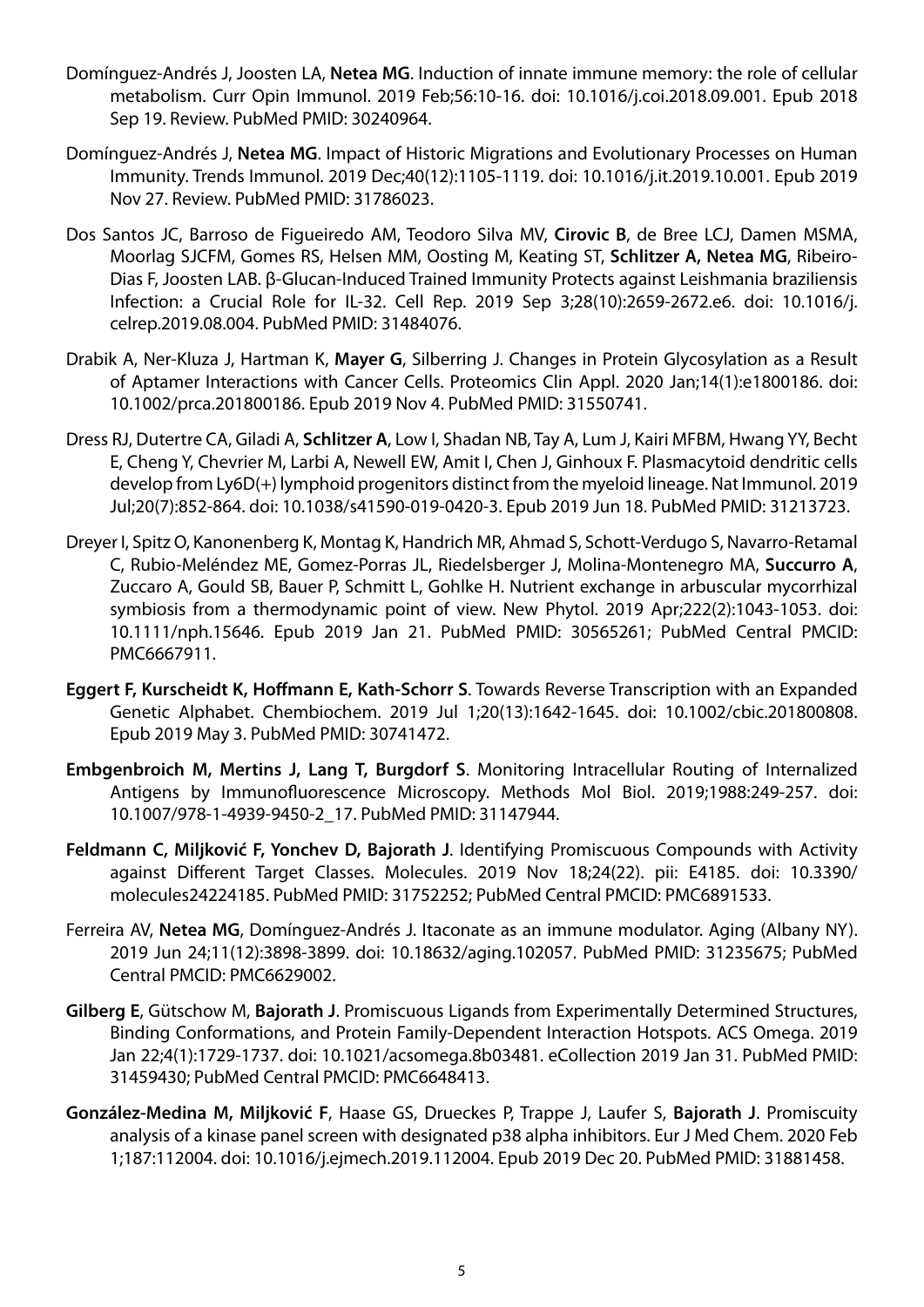- Goossens P, Rodriguez-Vita J, Etzerodt A, Masse M, Rastoin O, Gouirand V, **Ulas T, Papantonopoulou O**, Van Eck M, Auphan-Anezin N, Bebien M, Verthuy C, Vu Manh TP, Turner M, Dalod M, **Schultze JL**, Lawrence T. Membrane Cholesterol Efflux Drives Tumor-Associated Macrophage Reprogramming and Tumor Progression. Cell Metab. 2019 Jun 4;29(6):1376-1389.e4. doi: 10.1016/j.cmet.2019.02.016. Epub 2019 Mar 28. PubMed PMID: 30930171.
- Grondman I, Arts RJW, Koch RM, Leijte GP, Gerretsen J, Bruse N, Kempkes RWM, Ter Horst R, Kox M, Pickkers P, **Netea MG**, Gresnigt MS. Frontline Science: Endotoxin-induced immunotolerance is associated with loss of monocyte metabolic plasticity and reduction of oxidative burst. J Leukoc Biol. 2019 Jul;106(1):11-25. doi: 10.1002/JLB.5HI0119-018R. Epub 2019 Jun 6. PubMed PMID: 31169935; PubMed Central PMCID: PMC6852552.
- Gyssens IC, **Netea MG**. Heterologous effects of vaccination and trained immunity. Clin Microbiol Infect. 2019 Dec;25(12):1457-1458. doi: 10.1016/j.cmi.2019.05.024. Epub 2019 May 31. PubMed PMID: 31158520.
- **Günther P, Schultze JL**. Mind the Map: Technology Shapes the Myeloid Cell Space. Front Immunol. 2019 Oct 4;10:2287. doi: 10.3389/fimmu.2019.02287. eCollection 2019. Review. PubMed PMID: 31636632; PubMed Central PMCID: PMC6787770.
- **Haßel SK, Mayer G**. Aptamers as Therapeutic Agents: Has the Initial Euphoria Subsided? Mol Diagn Ther. 2019 Jun;23(3):301-309. doi: 10.1007/s40291-019-00400-6. PubMed PMID: 31037641.
- **Hochheimer N, Sies R, Aschenbrenner AC**, Schneider D, **Lang T**. Classes of non-conventional tetraspanins defined by alternative splicing. Sci Rep. 2019 Oct 1;9(1):14075. doi: 10.1038/s41598-019-50267-0. PubMed PMID: 31575878; PubMed Central PMCID: PMC6773723.
- Howe M, Bauer J, Schulze A, Kropp S, Locksley RM, Alferink J, **Weighardt H**, Scheu S. Production of IFNβ by Conventional Dendritic Cells after Stimulation with Viral Compounds and IFNβ-Independent IFNAR1-Signaling Pathways are Associated with Aggravation of Polymicrobial Sepsis. Int J Mol Sci. 2019 Sep 7;20(18). pii: E4410. doi: 10.3390/ijms20184410. PubMed PMID: 31500303; PubMed Central PMCID: PMC6770674.
- Hu B, Höfer CT, **Thiele C**, Veit M. Cholesterol Binding to the Transmembrane Region of a Group 2 Hemagglutinin (HA) of Influenza Virus Is Essential for Virus Replication, Affecting both Virus Assembly and HA Fusion Activity. J Virol. 2019 Jul 17;93(15). pii: e00555-19. doi: 10.1128/JVI.00555- 19. Print 2019 Aug 1. PubMed PMID: 31118253; PubMed Central PMCID: PMC6639284.
- **Hu H, Bajorath J**. Exploring structure-promiscuity relationships using dual-site promiscuity cliffs and corresponding single-site analogs. Bioorg Med Chem. 2020 Jan 1;28(1):115238. doi: 10.1016/j. bmc.2019.115238. Epub 2019 Nov 30. PubMed PMID: 31818631.
- **Hu H, Stumpfe D, Bajorath J**. Second-generation activity cliffs identified on the basis of target setdependent potency difference criteria. Future Med Chem. 2019 Mar;11(5):379-394. doi: 10.4155/ fmc-2018-0299. Epub 2019 Mar 19. PubMed PMID: 30887828.
- **Hu H, Stumpfe D, Bajorath J**. Systematic identification of target set-dependent activity cliffs. Future Sci OA. 2019 Jan 18;5(2):FSO363. doi: 10.4155/fsoa-2018-0089. eCollection 2019 Feb. PubMed PMID: 30828462; PubMed Central PMCID: PMC6391634.
- Jacome-Galarza CE, Percin GI, Muller JT, **Mass E**, Lazarov T, Eitler J, Rauner M, Yadav VK, Crozet L, Bohm M, Loyher PL, Karsenty G, Waskow C, Geissmann F. Developmental origin, functional maintenance and genetic rescue of osteoclasts. Nature. 2019 Apr;568(7753):541-545. doi: 10.1038/s41586-019- 1105-7. Epub 2019 Apr 10. PubMed PMID: 30971820; PubMed Central PMCID: PMC6910203.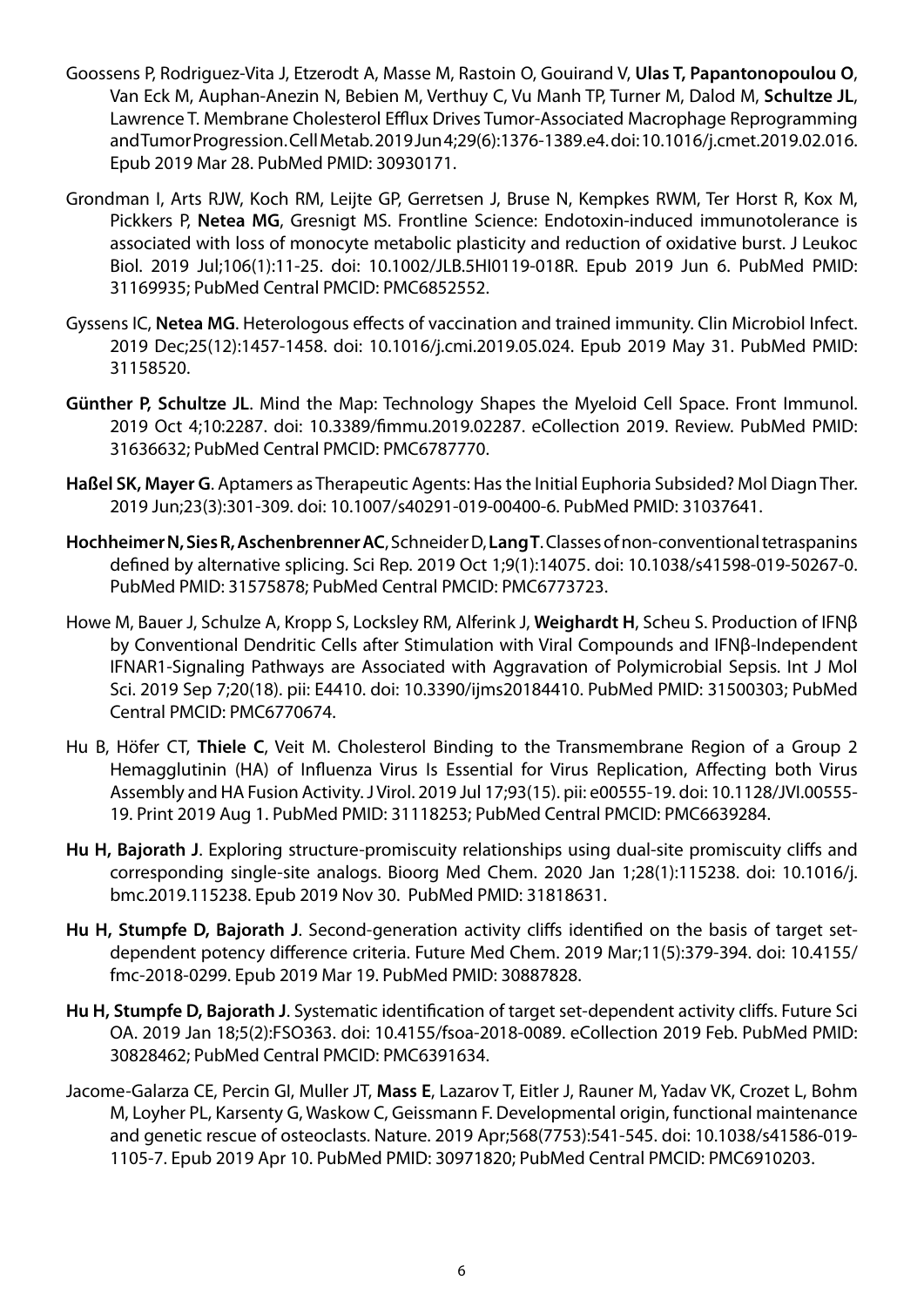- Jansen AFM, Schoffelen T, Bleeker-Rovers CP, Wever PC, Jaeger M, Oosting M, Adriaans A, Joosten LAB, **Netea MG**, van Deuren M, van de Vosse E. Genetic variations in innate immunity genes affect response to Coxiella burnetii and are associated with susceptibility to chronic Q fever. Clin Microbiol Infect. 2019 May;25(5):631.e11-631.e15. doi: 10.1016/j.cmi.2018.08.011. Epub 2019 Jan 4. PubMed PMID: 30616015.
- **Jux B**, Gosejacob D, **Tolksdorf F, Mandel C, Rieck M, Namislo A**, Pfeifer A, **Kolanus W**. Cytohesin-3 is required for full insulin receptor signaling and controls body weight via lipid excretion. Sci Rep. 2019 Mar 5;9(1):3442. doi: 10.1038/s41598-019-40231-3. PubMed PMID: 30837656; PubMed Central PMCID: PMC6401384.
- Kaczmarczyk L, Bansal V, Rajput A, Rahman RU, **Krzyżak W, Degen J**, Poll S, Fuhrmann M, Bonn S, Jackson WS. Tagger-A Swiss army knife for multiomics to dissect cell type-specific mechanisms of gene expression in mice. PLoS Biol. 2019 Aug 8;17(8):e3000374. doi: 10.1371/journal.pbio.3000374. eCollection 2019 Aug.
- **Kapellos TS, Bonaguro L, Gemünd I, Reusch N**, Saglam A, Hinkley ER, **Schultze JL**. Human Monocyte Subsets and Phenotypes in Major Chronic Inflammatory Diseases. Front Immunol. 2019 Aug 30;10:2035. doi: 10.3389/fimmu.2019.02035. eCollection 2019. Review. PubMed PMID: 31543877; PubMed Central PMCID: PMC6728754.
- **Karunakaran I, Alam S**, Jayagopi S, Frohberger SJ, Hansen JN, Kuehlwein J, Hölbling BV, Schumak B, Hübner MP, Gräler MH, Halle A, **van Echten-Deckert G**. Neural sphingosine 1-phosphate accumulation activates microglia and links impaired autophagy and inflammation. Glia. 2019 Oct;67(10):1859-1872. doi: 10.1002/glia.23663. Epub 2019 Jun 24. PubMed PMID: 31231866.
- Khader SA, Divangahi M, Hanekom W, Hill PC, Maeurer M, Makar KW, Mayer-Barber KD, Mhlanga MM, Nemes E, Schlesinger LS, van Crevel R, Vankalayapati R, Xavier RJ, **Netea MG**; Bill and Melinda Gates Foundation Collaboration for TB Vaccine Discovery Innate Immunity Working Group18. Targeting innate immunity for tuberculosis vaccination. J Clin Invest. 2019 Sep 3;129(9):3482-3491. doi: 10.1172/JCI128877. Review. PubMed PMID: 31478909; PubMed Central PMCID: PMC6715374.
- Kittel-Schneider S, Hilscher M, **Scholz CJ**, Weber H, Grünewald L, Schwarz R, Chiocchetti AG, Reif A. Lithium-induced gene expression alterations in two peripheral cell models of bipolar disorder. World J Biol Psychiatry. 2019 Jul;20(6):462-475. doi: 10.1080/15622975.2017.1396357. Epub 2017 Nov 27. PubMed PMID: 29067888.
- Koeken VACM, Verrall AJ, **Netea MG**, Hill PC, van Crevel R. Trained innate immunity and resistance to Mycobacterium tuberculosis infection. Clin Microbiol Infect. 2019 Dec;25(12):1468-1472. doi: 10.1016/j.cmi.2019.02.015. Epub 2019 Feb 23. Review. PubMed PMID: 30807849.
- Kurilshikov A, van den Munckhof ICL, Chen L, Bonder MJ, Schraa K, Rutten JHW, Riksen NP, de Graaf J, Oosting M, Sanna S, Joosten LAB, van der Graaf M, Brand T, Koonen DPY, van Faassen M; LifeLines DEEP Cohort Study, BBMRI Metabolomics Consortium, Slagboom PE, Xavier RJ, Kuipers F, Hofker MH, Wijmenga C, **Netea MG**, Zhernakova A, Fu J. Gut Microbial Associations to Plasma Metabolites Linked to Cardiovascular Phenotypes and Risk. Circ Res. 2019 Jun 7;124(12):1808-1820. doi: 10.1161/CIRCRESAHA.118.314642. Epub 2019 Apr 11. PubMed PMID: 30971183.
- Kurstjens S, de Baaij JHF, Overmars-Bos C, van den Munckhof ICL, Garzero V, de Vries MA, Burggraaf B, van Diepen JA, Riksen NP, Rutten JHW, **Netea MG**, Castro Cabezas M, Bindels RJM, Ashcroft FM, Tack CJJ, Hoenderop JGJ. Increased NEFA levels reduce blood Mg(2+) in hypertriacylglycerolaemic states via direct binding of NEFA to Mg(2). Diabetologia. 2019 Feb;62(2):311-321. doi: 10.1007/s00125- 018-4771-3. Epub 2018 Nov 13. PubMed PMID: 30426168; PubMed Central PMCID: PMC6323097.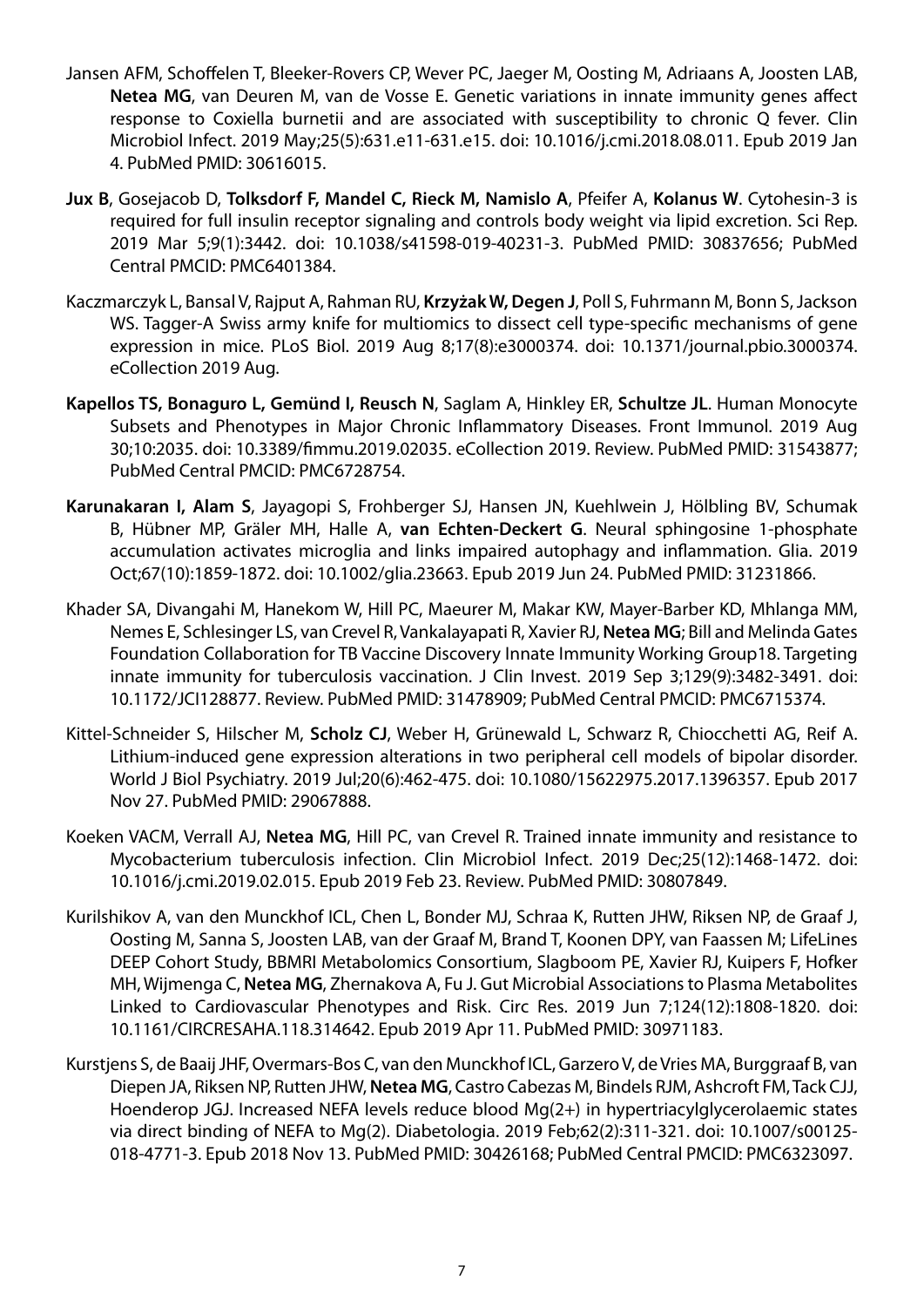- **Laufkötter O**, Miyao T, **Bajorath J**. Large-Scale Comparison of Alternative Similarity Search Strategies with Varying Chemical Information Contents. ACS Omega. 2019 Sep 5;4(12):15304-15311. doi: 10.1021/acsomega.9b02470. eCollection 2019 Sep 17. PubMed PMID: 31552377; PubMed Central PMCID: PMC6751733.
- **Laufkötter O**, Sturm N, **Bajorath J**, Chen H, Engkvist O. Combining structural and bioactivity-based fingerprints improves prediction performance and scaffold hopping capability. J Cheminform. 2019 Aug 8;11(1):54. doi: 10.1186/s13321-019-0376-1. PubMed PMID: 31396716; PubMed Central PMCID: PMC6686534.
- Li T, **Zehner M**, He J, Próchnicki T, Horvath G, Latz E, **Burgdorf S**, Takeoka S. NLRP3 inflammasomeactivating arginine-based liposomes promote antigen presentations in dendritic cells. Int J Nanomedicine. 2019 May 13;14:3503-3516. doi: 10.2147/IJN.S202379. eCollection 2019. PubMed PMID: 31190807; PubMed Central PMCID: PMC6526778.
- Liu Z, Gu Y, Chakarov S, Bleriot C, Kwok I, Chen X, Shin A, Huang W, Dress RJ, Dutertre CA, **Schlitzer A**, Chen J, Ng LG, Wang H, Liu Z, Su B, Ginhoux F. Fate Mapping via Ms4a3-Expression History Traces Monocyte-Derived Cells. Cell. 2019 Sep 5;178(6):1509-1525.e19. doi: 10.1016/j.cell.2019.08.009. PubMed PMID: 31491389.
- Luukkonen PK, Nick A, Hölttä-Vuori M, **Thiele C**, Isokuortti E, Lallukka-Brück S, Zhou Y, Hakkarainen A, Lundbom N, Peltonen M, Orho-Melander M, Orešič M, Hyötyläinen T, Hodson L, Ikonen E, Yki-Järvinen H. Human PNPLA3-I148M variant increases hepatic retention of polyunsaturated fatty acids. JCI Insight. 2019 Aug 22;4(16). pii: 127902. doi: 10.1172/jci.insight.127902. PubMed PMID: 31434800; PubMed Central PMCID: PMC6777808.
- Marchetti G, **Tavosanis G**. Modulators of hormonal response regulate temporal fate specification in the Drosophila brain. PLoS Genet. 2019 Dec 6;15(12):e1008491. doi: 10.1371/journal.pgen.1008491. eCollection 2019 Dec. PubMed PMID: 31809495; PubMed Central PMCID: PMC6919624. 81: Mikuličić S, Finke J, Boukhallouk F, Wüstenhagen E, Sons D, Homsi Y, Reiss K, Lang T, Florin L. ADAM17-dependent signaling is required for oncogenic human papillomavirus entry platform assembly. Elife. 2019 May 20;8. pii: e44345. doi: 10.7554/eLife.44345. PubMed PMID: 31107240; PubMed Central PMCID: PMC6557631.
- Mikuličić S, **Finke J,** Boukhallouk F, Wüstenhagen E, **Sons D**, Homsi Y, Reiss K, **Lang T**, Florin L. ADAM17 dependent signaling is required for oncogenic human papillomavirus entry platform assembly. Elife. 2019 May 20;8. pii: e44345. doi: 10.7554/eLife.44345. PMID: 31107240
- **Miljković F, Bajorath J**. Data structures for computational compound promiscuity analysis and exemplary applications to inhibitors of the human kinome. J Comput Aided Mol Des. 2020 Jan;34(1):1-10. doi: 10.1007/s10822-019-00266-0. Epub 2019 Dec 2. PubMed PMID: 31792884.
- **Miljković F, Vogt M, Bajorath J**. Systematic computational identification of promiscuity cliff pathways formed by inhibitors of the human kinome. J Comput Aided Mol Des. 2019 Jun;33(6):559-572. doi: 10.1007/s10822-019-00198-9. Epub 2019 Mar 26. PubMed PMID: 30915709.
- **Miljković F, Bajorath J**. Data structures for compound promiscuity analysis: promiscuity cliffs, pathways and promiscuity hubs formed by inhibitors of the human kinome. Future Sci OA. 2019 Jul 25;5(7):FSO404. doi: 10.2144/fsoa-2019-0040. PubMed PMID: 31428450; PubMed Central PMCID: PMC6695529.
- **Miljković F, Rodríguez-Pérez R, Bajorath J**. Machine Learning Models for Accurate Prediction of Kinase Inhibitors with Different Binding Modes. J Med Chem. 2019 Aug 30. doi: 10.1021/acs. jmedchem.9b00867. [Epub ahead of print] PubMed PMID: 31469557.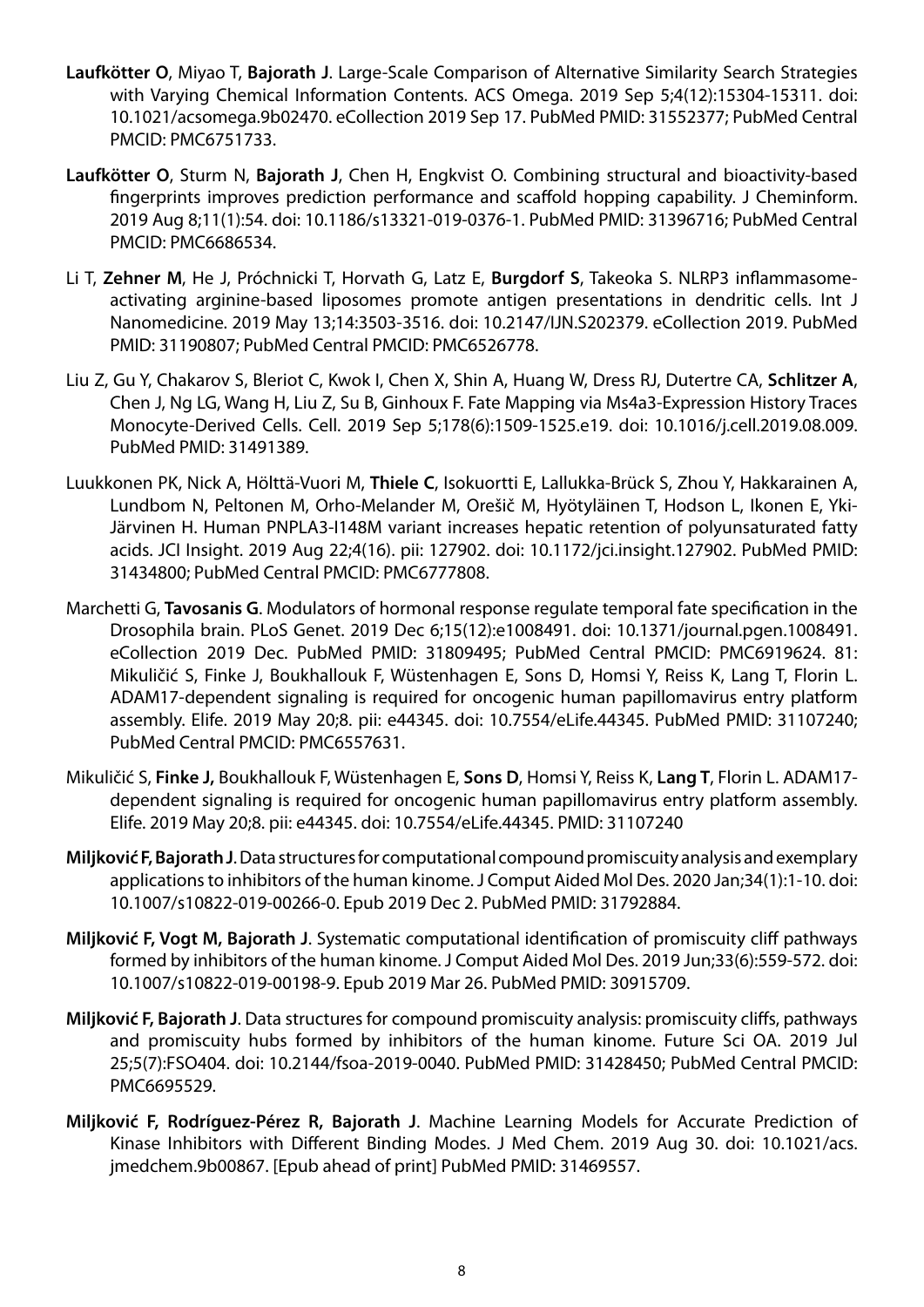- Mirea AM, Toonen EJM, van den Munckhof I, Munsterman ID, Tjwa ETTL, Jaeger M, Oosting M, Schraa K, Rutten JHW, van der Graaf M, Riksen NP, de Graaf J, **Netea MG**, Tack CJ, Chavakis T, Joosten LAB. Increased proteinase 3 and neutrophil elastase plasma concentrations are associated with non-alcoholic fatty liver disease (NAFLD) and type 2 diabetes. Mol Med. 2019 May 2;25(1):16. doi: 10.1186/s10020-019-0084-3. PubMed PMID: 31046673; PubMed Central PMCID: PMC6498541.
- Miyao T, Funatsu K, **Bajorath J**. Exploring Alternative Strategies for the Identification of Potent Compounds Using Support Vector Machine and Regression Modeling. J Chem Inf Model. 2019 Mar 25;59(3):983-992. doi: 10.1021/acs.jcim.8b00584. Epub 2018 Dec 14. PubMed PMID: 30547580.
- Miyao T, Funatsu K, **Bajorath J**. Three-Dimensional Activity Landscape Models of Different Design and Their Application to Compound Mapping and Potency Prediction. J Chem Inf Model. 2019 Mar 25;59(3):993-1004. doi: 10.1021/acs.jcim.8b00661. Epub 2018 Dec 12. PubMed PMID: 30485091.
- Miyao T, **Jasial S, Bajorath J**, Funatsu K. Evaluation of different virtual screening strategies on the basis of compound sets with characteristic core distributions and dissimilarity relationships. J Comput Aided Mol Des. 2019 Aug;33(8):729-743. doi: 10.1007/s10822-019-00218-8. Epub 2019 Aug 21. PubMed PMID: 31435894.
- Moorlag SJCFM, Arts RJW, van Crevel R, **Netea MG**. Non-specific effects of BCG vaccine on viral infections. Clin Microbiol Infect. 2019 Dec;25(12):1473-1478. doi: 10.1016/j.cmi.2019.04.020. Epub 2019 May 2. Review. PubMed PMID: 31055165.
- Mourits VP, Arts RJW, Novakovic B, Matzaraki V, de Bree LCJ, Koeken VACM, Moorlag SJCFM, van Puffelen JH, Groh L, van der Heijden CDCC, Keating ST, **Netea MG**, Oosting M, Joosten LAB. The role of Toll-like receptor 10 in modulation of trained immunity. Immunology. 2020 Mar;159(3):289-297. doi: 10.1111/imm.13145. Epub 2019 Nov 26. PubMed PMID: 31671203; PubMed Central PMCID: PMC7011636.
- Mulder WJM, Ochando J, Joosten LAB, Fayad ZA, **Netea MG**. Therapeutic targeting of trained immunity. Nat Rev Drug Discov. 2019 Jul;18(7):553-566. doi: 10.1038/s41573-019-0025-4. Review. PubMed PMID: 30967658.
- **Naveja JJ, Stumpfe D**, Medina-Franco JL, **Bajorath J**. Exploration of Target Synergy in Cancer Treatment by Cell-Based Screening Assay and Network Propagation Analysis. J Chem Inf Model. 2019 Jun 24;59(6):3072-3079. doi: 10.1021/acs.jcim.9b00036. Epub 2019 May 1. PubMed PMID: 31013082.
- **Naveja JJ, Vogt M, Stumpfe D**, Medina-Franco JL, **Bajorath J**. Systematic Extraction of Analogue Series from Large Compound Collections Using a New Computational Compound-Core Relationship Method. ACS Omega. 2019 Jan 14;4(1):1027-1032. doi: 10.1021/acsomega.8b03390. eCollection 2019 Jan 31. PubMed PMID: 31459378; PubMed Central PMCID: PMC6648924.
- Neidhart M, Pajak A, Laskari K, Riksen NP, Joosten LAB, **Netea MG**, Lutgens E, Stroes ESG, Ciurea A, Distler O, Grigorian M, Karouzakis E. Oligomeric S100A4 Is Associated With Monocyte Innate Immune Memory and Bypass of Tolerance to Subsequent Stimulation With Lipopolysaccharides. Front Immunol. 2019 Apr 15;10:791. doi: 10.3389/fimmu.2019.00791. eCollection 2019. PubMed PMID: 31037071; PubMed Central PMCID: PMC6476283.
- **Netea MG**. Hard to Remember: Long-Term Functional Defects in Myeloid Cells and Wound Repair After Sepsis. Arterioscler Thromb Vasc Biol. 2019 Nov;39(11):2205-2206. doi: 10.1161/ ATVBAHA.119.313281. Epub 2019 Oct 23. PubMed PMID: 31644353.
- **Netea MG, Schlitzer A, Placek K**, Joosten LAB, **Schultze JL**. Innate and Adaptive Immune Memory: an Evolutionary Continuum in the Host's Response to Pathogens. Cell Host Microbe. 2019 Jan 9;25(1):13-26. doi: 10.1016/j.chom.2018.12.006. Review. PubMed PMID: 30629914.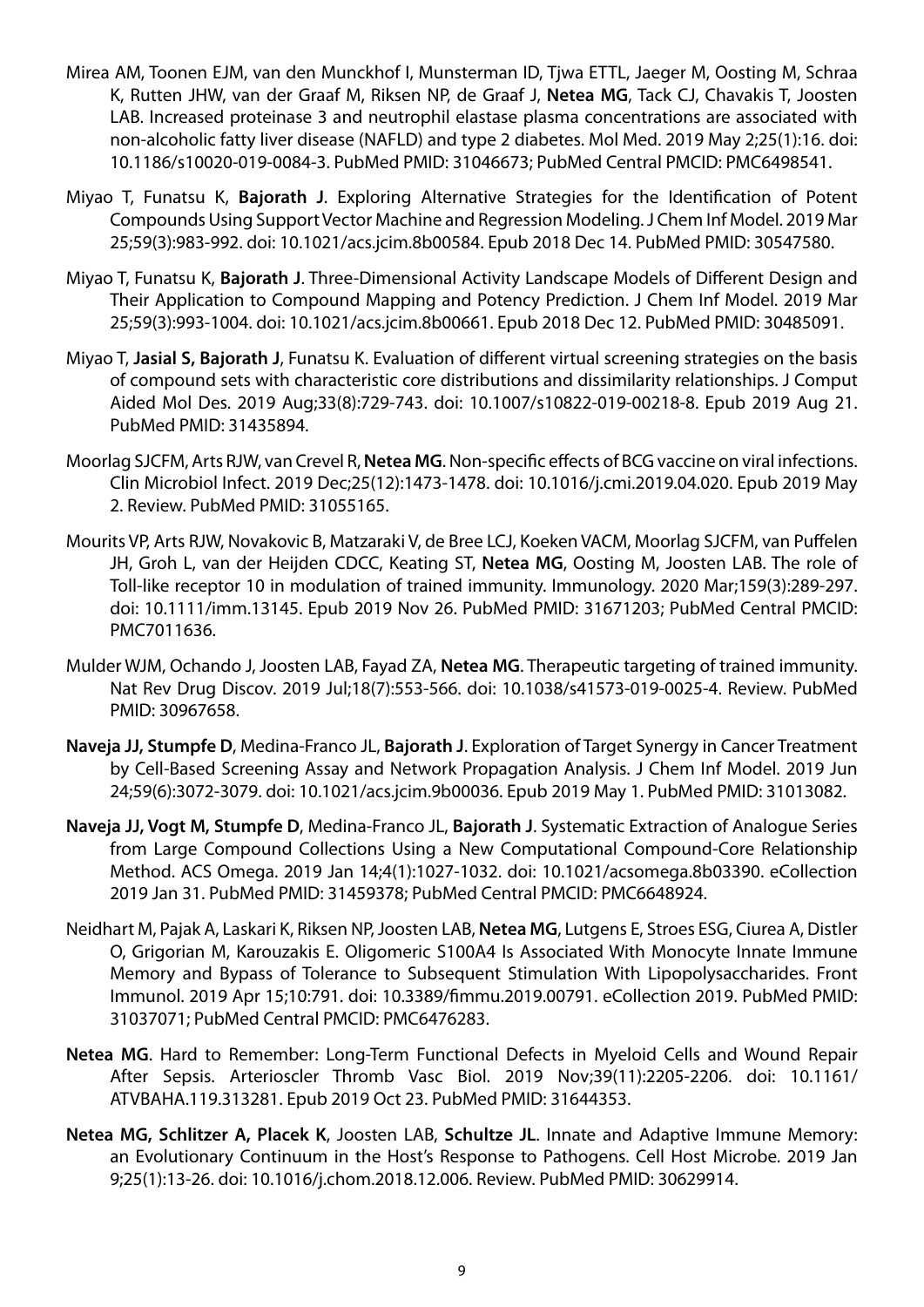- Ng GZ, **Solomatina A**, van Driel IR, Hartland EL. The Mouse as a Model for Pulmonary Legionella Infection. Methods Mol Biol. 2019;1921:399-417. doi: 10.1007/978-1-4939-9048-1\_25. PubMed PMID: 30694506.
- Njume FN, Ghogomu SM, Shey RA, Gainkam LOT, Poelvoorde P, Humblet P, Kamgno J, Robert A, Mutesa L, Lelubre C, Edelweiss E, Poterszman A, **Anheuser S**, Vanhamme L, Souopgui J. Identification and characterization of the Onchocerca volvulus Excretory Secretory Product Ov28CRP, a putative GM2 activator protein. PLoS Negl Trop Dis. 2019 Jul 22;13(7):e0007591. doi: 10.1371/ journal.pntd.0007591. eCollection 2019 Jul. PubMed PMID: 31329585; PubMed Central PMCID: PMC6675134.
- Noz MP, Hartman YAW, Hopman MTE, Willems PHGM, Tack CJ, Joosten LAB, **Netea MG**, Thijssen DHJ, Riksen NP. Sixteen-Week Physical Activity Intervention in Subjects With Increased Cardiometabolic Risk Shifts Innate Immune Function Towards a Less Proinflammatory State. J Am Heart Assoc. 2019 Nov 5;8(21):e013764. doi: 10.1161/JAHA.119.013764. Epub 2019 Oct 18. PubMed PMID: 31623506; PubMed Central PMCID: PMC6898840.
- Ochando J, Fayad ZA, Madsen JC, **Netea MG**, Mulder WJM. Trained immunity in organ transplantation. Am J Transplant. 2020 Jan;20(1):10-18. doi: 10.1111/ajt.15620. Epub 2019 Oct 28. Review. PubMed PMID: 31561273; PubMed Central PMCID: PMC6940521.
- **Pecht T, Aschenbrenner AC, Ulas T, Succurro A**. Modeling population heterogeneity from microbial communities to immune response in cells. Cell Mol Life Sci. 2020 Feb;77(3):415-432. doi: 10.1007/ s00018-019-03378-w. Epub 2019 Nov 25. Review. PubMed PMID: 31768606; PubMed Central PMCID: PMC7010691.
- Pesch YY, Hesse R, Ali T, **Behr M**. A cell surface protein controls endocrine ring gland morphogenesis and steroid production. Dev Biol. 2019 Jan 1;445(1):16-28. doi: 10.1016/j.ydbio.2018.10.007. Epub 2018 Oct 24. PubMed PMID: 30367846.
- **Placek K, Schultze JL, Netea MG**. Immune memory characteristics of innate lymphoid cells. Curr Opin Infect Dis. 2019 Jun;32(3):196-203. doi: 10.1097/QCO.0000000000000540. PubMed PMID: 31021952.
- **Placek K, Schultze JL, Aschenbrenner AC**. Epigenetic reprogramming of immune cells in injury, repair, and resolution. J Clin Invest. 2019 Jul 22;129(8):2994-3005. doi: 10.1172/JCI124619. eCollection 2019 Jul 22. Review. PubMed PMID: 31329166; PubMed Central PMCID: PMC6668667.
- Rabold K, Gielen PR, Kers-Rebel ED, **Netea MG**, Smit JWA, Adema GJ, Netea-Maier RT. T-Cell Lymphopenia in Patients with Advanced Thyroid Carcinoma Is Associated with Poor Prognosis. Oncologist. 2019 Mar;24(3):e106-e110. doi: 10.1634/theoncologist.2018-0422. Epub 2019 Jan 3. PubMed PMID: 30606882; PubMed Central PMCID: PMC6519758.
- Rakers C, Schleif M, Blank N, Matušková H, **Ulas T, Händler K, Torres SV**, Schumacher T, Tai K, **Schultze JL**, Jackson WS, Petzold GC. Stroke target identification guided by astrocyte transcriptome analysis. Glia. 2019 Apr;67(4):619-633. doi: 10.1002/glia.23544. Epub 2018 Dec 26. PubMed PMID: 30585358.
- **Rodríguez-Pérez R, Bajorath J**. Interpretation of Compound Activity Predictions from Complex Machine Learning Models Using Local Approximations and Shapley Values. J Med Chem. 2019 Sep 26. doi: 10.1021/acs.jmedchem.9b01101. [Epub ahead of print] PubMed PMID: 31512867.
- **Rosenthal M, Pfeiffer F, Mayer G**. A Receptor-Guided Design Strategy for Ligand Identification. Angew Chem Int Ed Engl. 2019 Jul 29;58(31):10752-10755. doi: 10.1002/anie.201903479. Epub 2019 Jun 26. PubMed PMID: 31050104.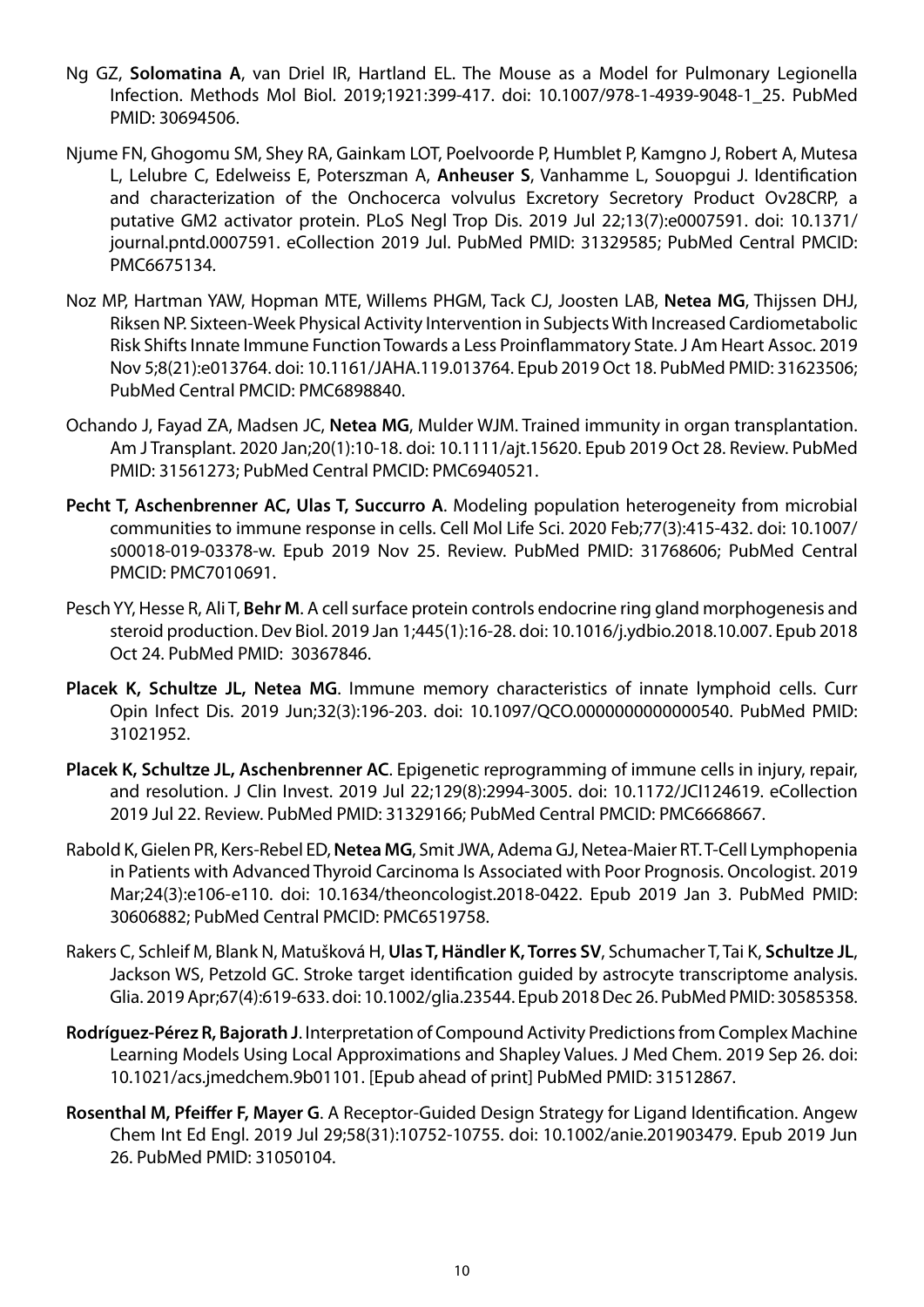- **Rosenthal M, Pfeiffer F, Mayer G**. Copper-Catalyzed Alkyne-Azide Cycloaddition on the Solid Phase for the Preparation of Fully Click-Modified Nucleic Acids. Methods Mol Biol. 2019;1973:177-183. doi: 10.1007/978-1-4939-9216-4\_11. PubMed PMID: 31016702.
- Rubio I, Osuchowski MF, Shankar-Hari M, Skirecki T, Winkler MS, Lachmann G, La Rosée P, Monneret G, Venet F, Bauer M, Brunkhorst FM, Kox M, Cavaillon JM, Uhle F, Weigand MA, Flohé SB, Wiersinga WJ, Martin-Fernandez M, Almansa R, Martin-Loeches I, Torres A, Giamarellos-Bourboulis EJ, Girardis M, Cossarizza A, **Netea MG**, van der Poll T, Scherag A, Meisel C, Schefold JC, Bermejo-Martín JF. Current gaps in sepsis immunology: new opportunities for translational research. Lancet Infect Dis. 2019 Dec;19(12):e422-e436. doi: 10.1016/S1473-3099(19)30567-5. Epub 2019 Oct 17. Review. PubMed PMID: 31630991.
- Salo VT, Li S, Vihinen H, Hölttä-Vuori M, Szkalisity A, Horvath P, Belevich I, Peränen J, **Thiele C**, Somerharju P, Zhao H, Santinho A, Thiam AR, Jokitalo E, Ikonen E. Seipin Facilitates Triglyceride Flow to Lipid Droplet and Counteracts Droplet Ripening via Endoplasmic Reticulum Contact. Dev Cell. 2019 Aug 19;50(4):478-493.e9. doi: 10.1016/j.devcel.2019.05.016. Epub 2019 Jun 6. PubMed PMID: 31178403.
- Salvagno C, Ciampricotti M, **Tuit S**, Hau CS, van Weverwijk A, Coffelt SB, Kersten K, Vrijland K, Kos K, **Ulas T**, Song JY, Ooi CH, Rüttinger D, Cassier PA, Jonkers J, **Schultze JL**, Ries CH, de Visser KE. Therapeutic targeting of macrophages enhances chemotherapy efficacy by unleashing type I interferon response. Nat Cell Biol. 2019 Apr;21(4):511-521. doi: 10.1038/s41556-019-0298-1. Epub 2019 Mar 18. PubMed PMID: 30886344; PubMed Central PMCID: PMC6451630.
- Schmidleithner L, **Thabet Y, Schönfeld E**, Köhne M, Sommer D, Abdullah Z, Sadlon T, Osei-Sarpong C, Subbaramaiah K, Copperi F, **Haendler K**, Varga T, Schanz O, Bourry S, **Bassler K, Krebs W, Peters AE, Baumgart AK, Schneeweiss M, Klee K, Schmidt SV, Nüssing S, Sander J**, Ohkura N, Waha A, Sparwasser T, Wunderlich FT, **Förster I, Ulas T, Weighardt H**, Sakaguchi S, Pfeifer A, Blüher M, Dannenberg AJ, Ferreirós N, Muglia LJ, Wickenhauser C, Barry SC, **Schultze JL, Beyer M**. Enzymatic Activity of HPGD in Treg Cells Suppresses Tconv Cells to Maintain Adipose Tissue Homeostasis and Prevent Metabolic Dysfunction. Immunity. 2019 May 21;50(5):1232-1248.e14. doi: 10.1016/j. immuni.2019.03.014. Epub 2019 Apr 23. PubMed PMID: 31027998.
- Schmitz J, Gilberg E, Löser R, **Bajorath J**, Bartz U, Gütschow M. Cathepsin B: Active site mapping with peptidic substrates and inhibitors. Bioorg Med Chem. 2019 Jan 1;27(1):1-15. doi: 10.1016/j. bmc.2018.10.017. Epub 2018 Oct 19. Review. PubMed PMID: 30473362.
- **Schultze JL**. Myocardial infarction cell by cell. Nat Immunol. 2019 Jan;20(1):7-9. doi: 10.1038/s41590- 018-0277-x. PubMed PMID: 30538327.
- **Schultze JL, Mass E, Schlitzer A**. Emerging Principles in Myelopoiesis at Homeostasis and during Infection and Inflammation. Immunity. 2019 Feb 19;50(2):288-301. doi: 10.1016/j.immuni.2019.01.019. Review. PubMed PMID: 30784577.
- **Schultze JL, Aschenbrenner AC**. Systems immunology allows a new view on human dendritic cells. Semin Cell Dev Biol. 2019 Feb;86:15-23. doi: 10.1016/j.semcdb.2018.02.017. Epub 2018 Feb 24. Review. PubMed PMID: 29448068.
- **Schultze JL**. Specificity meets function. Nat Immunol. 2019 Dec;20(12):1565-1567. doi: 10.1038/s41590- 019-0540-9. PubMed PMID: 31745339.
- **Schwarzmann G**. Synthesis of Fluorescent Membrane-Spanning Lipids for Studies of Lipid Transfer and Membrane Fusion. Methods Mol Biol. 2019;1949:307-324. doi: 10.1007/978-1-4939-9136-5\_21. PubMed PMID: 30790264.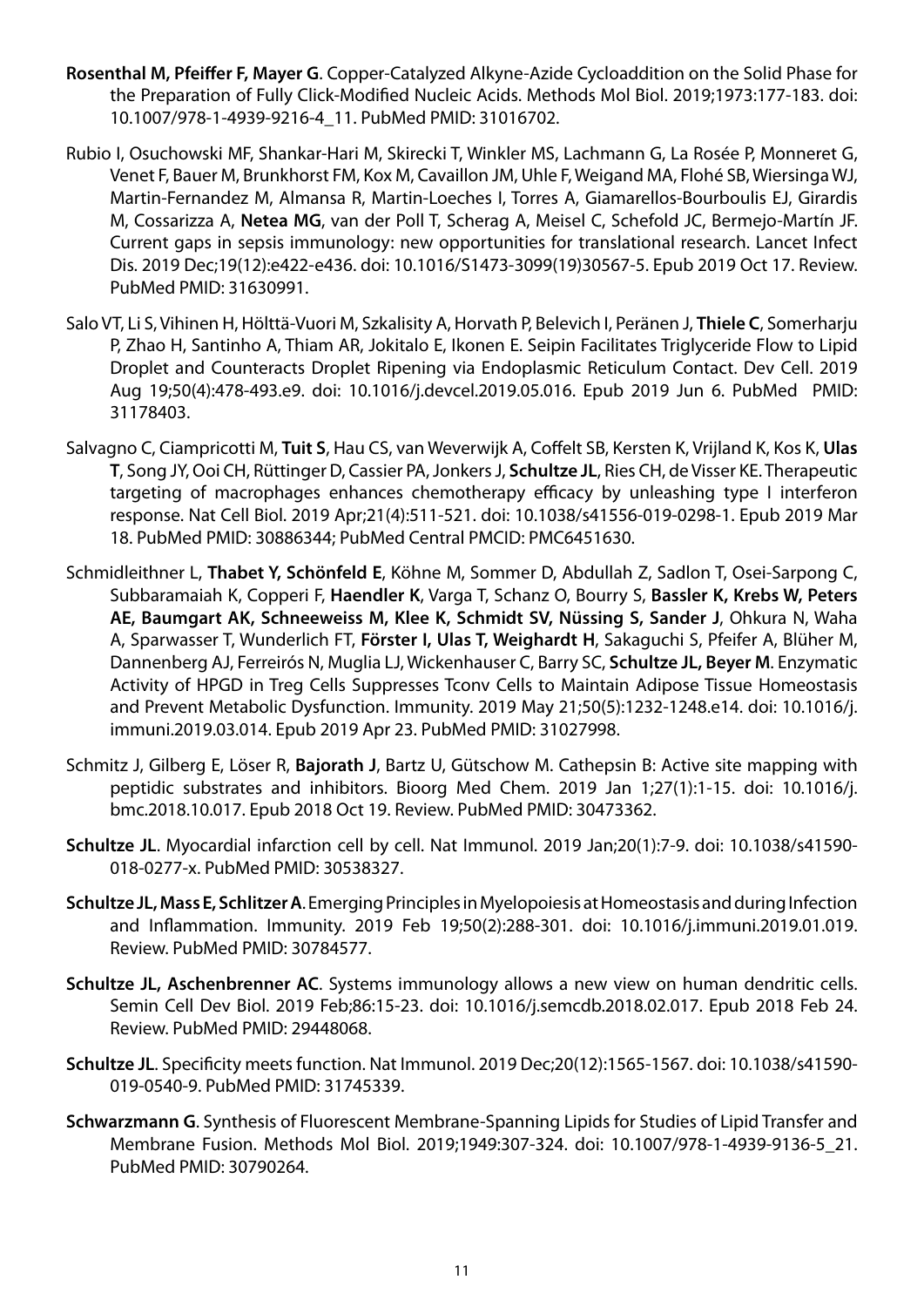- Sen NE, Arsovic A, Meierhofer D, Brodesser S, Oberschmidt C, Canet-Pons J, Kaya ZE, Halbach MV, Gispert S, **Sandhoff K**, Auburger G. In Human and Mouse Spino-Cerebellar Tissue, Ataxin-2 Expansion Affects Ceramide-Sphingomyelin Metabolism. Int J Mol Sci. 2019 Nov 21;20(23). pii: E5854. doi: 10.3390/ijms20235854. PubMed PMID: 31766565; PubMed Central PMCID: PMC6928749.
- **Škugor M, Valero J**, Murayama K, **Centola M**, Asanuma H, **Famulok M**. Orthogonally Photocontrolled Non-Autonomous DNA Walker. Angew Chem Int Ed Engl. 2019 May 20;58(21):6948-6951. doi: 10.1002/anie.201901272. Epub 2019 Apr 12. PMID: 30897257
- Sloot YJE, Rabold K, **Ulas T**, De Graaf DM, Heinhuis B, **Händler K, Schultze JL, Netea MG**, Smit JWA, Joosten LAB, Netea-Maier RT. Interplay between thyroid cancer cells and macrophages: effects on IL-32 mediated cell death and thyroid cancer cell migration. Cell Oncol (Dordr). 2019 Oct;42(5):691- 703. doi: 10.1007/s13402-019-00457-9. Epub 2019 Jun 14. PubMed PMID: 31201646.
- Stein RG, Ebert S, Schlahsa L, **Scholz CJ**, Braun M, Hauck P, Horn E, Monoranu CM, Thiemann VJ, Wustrow MP, Häusler SF, Montalbán Del Barrio I, Stüber TN, Wölfl M, Dietl J, Rosenwald A, Diessner JE, Wöckel A, Wischhusen J. Cognate Nonlytic Interactions between CD8(+) T Cells and Breast Cancer Cells Induce Cancer Stem Cell-like Properties. Cancer Res. 2019 Apr 1;79(7):1507-1519. doi: 10.1158/0008- 5472.CAN-18-0387. Epub 2019 Jan 28. PubMed PMID: 30692216.
- **Stumpfe D, Hu H, Bajorath J**. Evolving Concept of Activity Cliffs. ACS Omega. 2019 Aug 26;4(11):14360- 14368. doi: 10.1021/acsomega.9b02221. eCollection 2019 Sep 10. Review. PubMed PMID: 31528788; PubMed Central PMCID: PMC6740043.
- **Stumpfe D, Hu H, Bajorath J**. Introducing a new category of activity cliffs with chemical modifications at multiple sites and rationalizing contributions of individual substitutions. Bioorg Med Chem. 2019 Aug 15;27(16):3605-3612. doi: 10.1016/j.bmc.2019.06.045. Epub 2019 Jun 28. PubMed PMID: 31272836.
- **Succurro A**, Schuler-Bermann M, Ivanov R, Jacoby R, Kopriva S, Jobe TO. Orphan crops at the food for future conference. Planta. 2019 Sep;250(3):1005-1010. doi: 10.1007/s00425-019-03229-9. Epub 2019 Jul 9. PubMed PMID: 31290030.
- **Sundararajan Z, Knoll R, Hombach P**, Becker M, **Schultze JL, Ulas T**. Shiny-Seq: advanced guided transcriptome analysis. BMC Res Notes. 2019 Jul 18;12(1):432. doi: 10.1186/s13104-019-4471-1. PubMed PMID: 31319888; PubMed Central PMCID: PMC6637470.
- Sánchez-Maldonado JM, Cáliz R, Canet L, Horst RT, Bakker O, den Broeder AA, Martínez-Bueno M, Canhão H, Rodríguez-Ramos A, Lupiañez CB, Soto-Pino MJ, García A, Pérez-Pampin E, González-Utrilla A, Escudero A, Segura-Catena J, Netea-Maier RT, Ferrer MÁ, Collantes-Estevez E, López Nevot MÁ, Li Y, Jurado M, Fonseca JE, **Netea MG**, Coenen MJH, Sainz J. Steroid hormone-related polymorphisms associate with the development of bone erosions in rheumatoid arthritis and help to predict disease progression: Results from the REPAIR consortium. Sci Rep. 2019 Oct 15;9(1):14812. doi: 10.1038/s41598-019-51255-0. PubMed PMID: 31616008; PubMed Central PMCID: PMC6794376.
- Tacchino F, **Succurro A**, Ebenhöh O, Gerace D. Optimal efficiency of the Q-cycle mechanism around physiological temperatures from an open quantum systems approach. Sci Rep. 2019 Nov 13;9(1):16657. doi: 10.1038/s41598-019-52842-x. PubMed PMID: 31723177; PubMed Central PMCID: PMC6853958.
- **Thiele C, Wunderling K, Leyendecker P**. Multiplexed and single cell tracing of lipid metabolism. Nat Methods. 2019 Nov;16(11):1123-1130. doi: 10.1038/s41592-019-0593-6. Epub 2019 Oct 14. PubMed PMID: 31611692.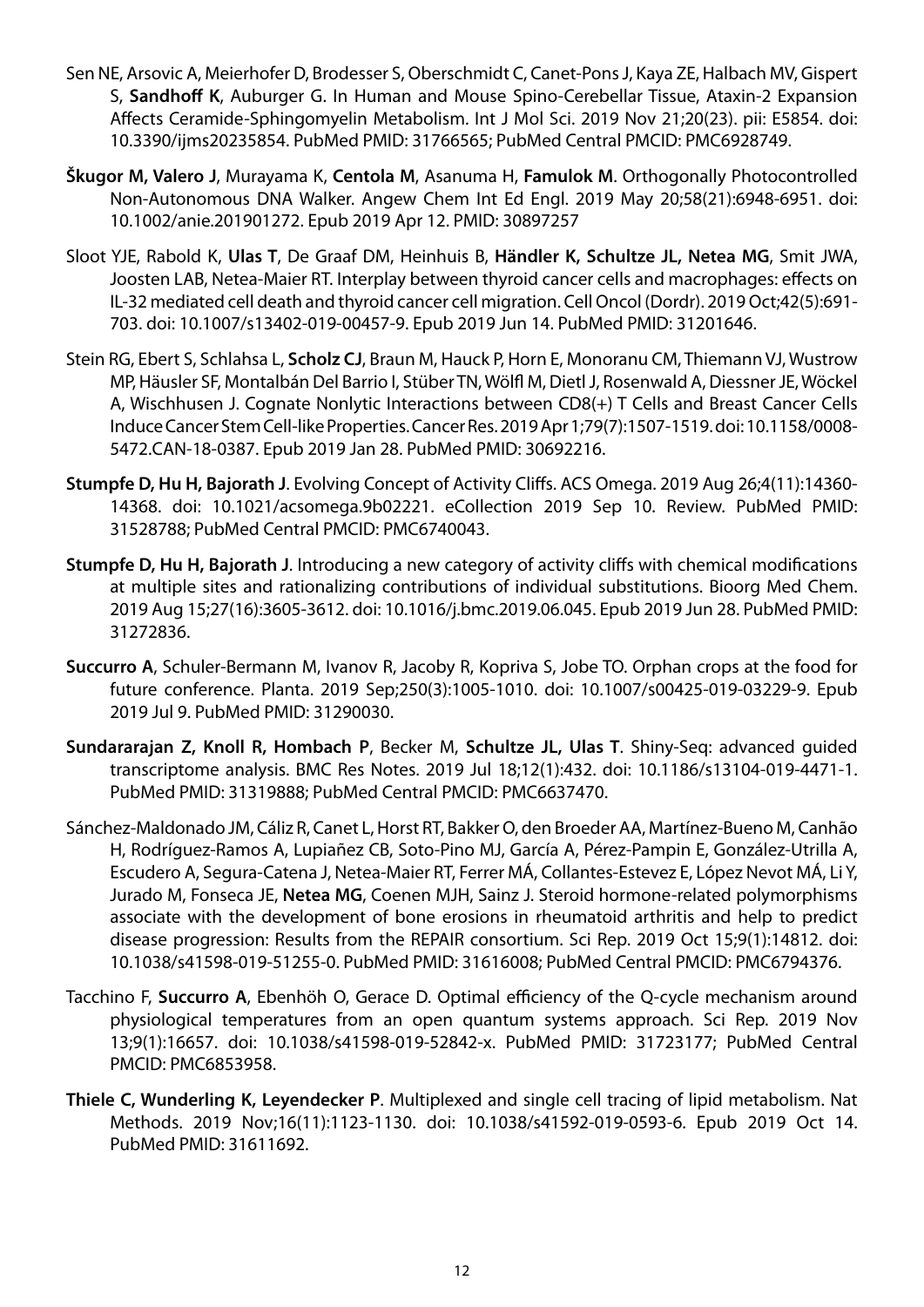- Thiem K, Hoeke G, Zhou E, Hijmans A, Houben T, Boels MG, Mol IM, Lutgens E, Shiri-Sverdlov R, Bussink J, Kanneganti TD, Boon MR, Stienstra R, Tack CJ, Rensen PC, **Netea MG**, Berbée JF, van Diepen JA. Deletion of haematopoietic Dectin-2 or CARD9 does not protect from atherosclerosis development under hyperglycaemic conditions. Diab Vasc Dis Res. 2020 Jan-Feb;17(1):1479164119892140. doi: 10.1177/1479164119892140. Epub 2019 Dec 23. PubMed PMID: 31868000.
- Thiem K, Hoeke G, van den Berg S, Hijmans A, Jacobs CWM, Zhou E, Mol IM, Mouktaroudi M, Bussink J, Kanneganti TD, Lutgens E, Stienstra R, Tack CJ, **Netea MG**, Rensen PCN, Berbée JFP, van Diepen JA. Deletion of hematopoietic Dectin-2 or CARD9 does not protect against atherosclerotic plaque formation in hyperlipidemic mice. Sci Rep. 2019 Mar 13;9(1):4337. doi: 10.1038/s41598-019- 40663-x. PubMed PMID: 30867470; PubMed Central PMCID: PMC6416398.
- Tonapi SS, Pannu V, Duncan JE, Rosenow M, Helmstetter A, Magee D, Zhang Q, Tinder TT, Richards M, Halbert DD, **Famulok M**, Spetzler D, Miglarese MR, O'Neill HA, **Mayer G**. Translocation of a Cell Surface Spliceosomal Complex Induces Alternative Splicing Events and Lymphoma Cell Necrosis. Cell Chem Biol. 2019 May 16;26(5):756-764.e6. doi: 10.1016/j.chembiol.2019.02.016. Epub 2019 Mar 28. PubMed PMID: 30930163.
- **Torres-Fernández LA, Jux B, Bille M, Port Y, Schneider K**, Geyer M, **Mayer G, Kolanus W**. The mRNA repressor TRIM71 cooperates with Nonsense-Mediated Decay factors to destabilize the mRNA of CDKN1A/p21. Nucleic Acids Res. 2019 Dec 16;47(22):11861-11879. doi: 10.1093/nar/gkz1057. PubMed PMID: 31732746.
- Tripathi P, Sedimbi SK, Singh AK, Löfbom L, Issazadeh-Navikas S, Weiss S, **Förster I**, Karlsson MCI, Yrlid U, Kadri N, Cardell SL. Innate and adaptive stimulation of murine diverse NKT cells result in distinct cellular responses. Eur J Immunol. 2019 Mar;49(3):443-453. doi: 10.1002/eji.201847647. Epub 2018 Dec 3. PubMed PMID: 30427069; PubMed Central PMCID: PMC6587840.
- Trötschel C, Hamzeh H, Alvarez L, Pascal R, Lavryk F, Bönigk W, Körschen HG, Müller A, Poetsch A, Rennhack A, Gui L, Nicastro D, Strünker T, Seifert R, **Kaupp UB**. Absolute proteomic quantification reveals design principles of sperm flagellar chemosensation. EMBO J. 2020 Feb 17;39(4):e102723. doi: 10.15252/embj.2019102723. Epub 2019 Dec 27. PubMed PMID: 31880004; PubMed Central PMCID: PMC7024835.
- **Tuit S**, Salvagno C, **Kapellos TS**, Hau CS, **Seep L, Oestreich M, Klee K**, de Visser KE, **Ulas T, Schultze JL**. Transcriptional Signature Derived from Murine Tumor-Associated Macrophages Correlates with Poor Outcome in Breast Cancer Patients. Cell Rep. 2019 Oct 29;29(5):1221-1235.e5. doi: 10.1016/j. celrep.2019.09.067. PubMed PMID: 31665635.
- Tweehuysen L, den Broeder AA, Schraa K, **Netea MG**, van den Hoogen FHJ, Joosten LAB. Predictive value of ex-vivo drug-inhibited cytokine production for clinical response to biologic DMARD therapy in rheumatoid arthritis. Clin Exp Rheumatol. 2019 May-Jun;37(3):367-372. Epub 2019 Feb 7. PubMed PMID: 30767874.
- Ufermann CM, Domröse A, Babel T, Tersteegen A, **Cengiz SC**, Eller SK, Spekker-Bosker K, Sorg UR, **Förster I**, Däubener W. Indoleamine 2,3-Dioxygenase Activity During Acute Toxoplasmosis and the Suppressed T Cell Proliferation in Mice. Front Cell Infect Microbiol. 2019 Jun 5;9:184. doi: 10.3389/fcimb.2019.00184. eCollection 2019. PubMed PMID: 31231617; PubMed Central PMCID: PMC6561234.
- **Valero J, Centola M, Ma Y, Škugor M, Yu Z, Haydell MW, Keppner D, Famulok M**. Design, assembly, characterization, and operation of double-stranded interlocked DNA nanostructures. Nat Protoc. 2019 Oct;14(10):2818-2855. doi: 10.1038/s41596-019-0198-7. Epub 2019 Sep 11. PubMed PMID: 31511665.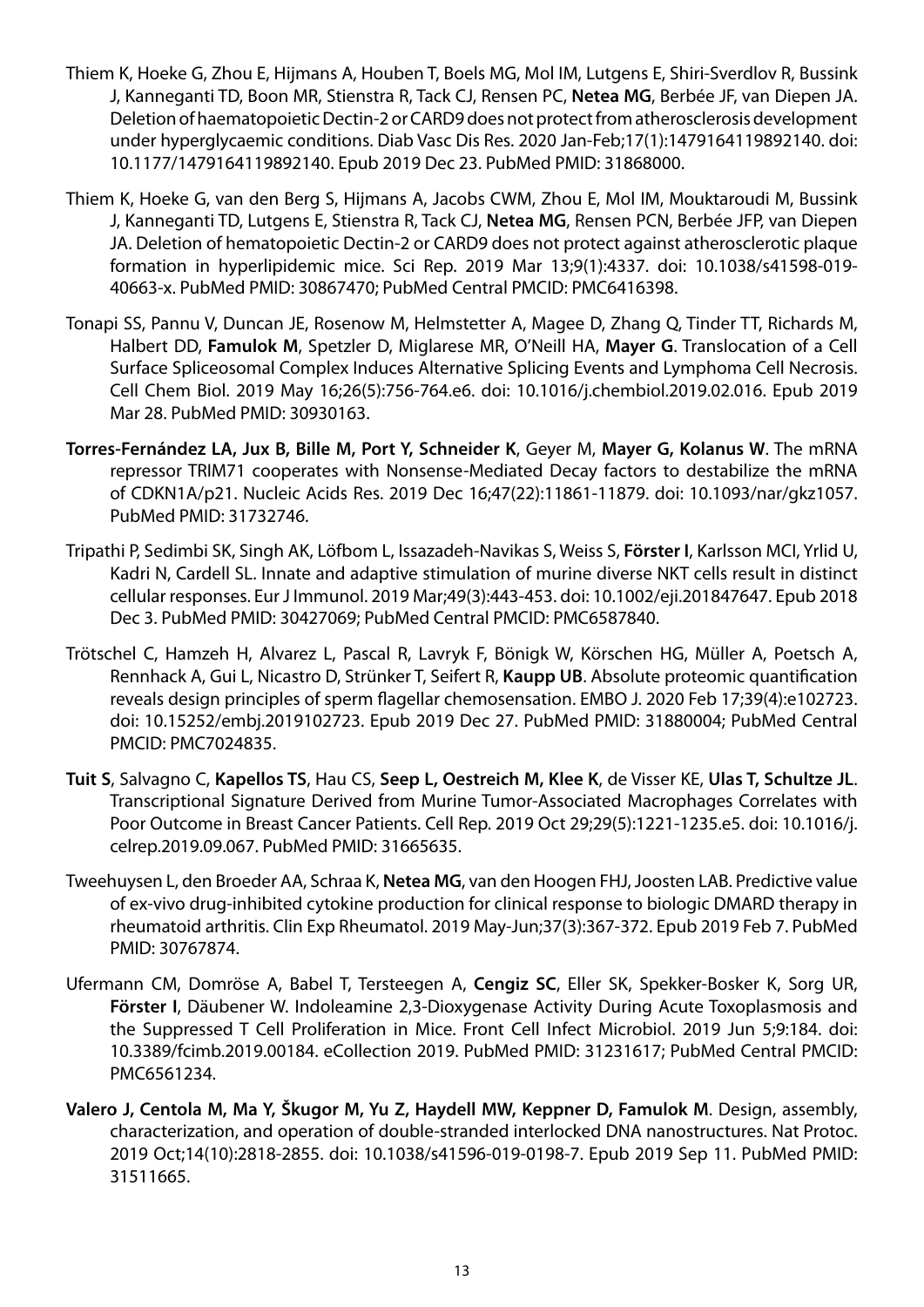- van der Heijden CDCC, Smeets EMM, Aarntzen EHJG, Noz MP, Monajemi H, Kersten S, Kaffa C, Hoischen A, Deinum J, Joosten LAB, **Netea MG**, Riksen NP. Arterial wall inflammation and increased hematopoietic activity in patients with primary aldosteronism. J Clin Endocrinol Metab. 2019 Dec 25. pii: dgz306. doi: 10.1210/clinem/dgz306. [Epub ahead of print] PubMed PMID: 31875423.
- van der Poel M, **Ulas T**, Mizee MR, Hsiao CC, Miedema SSM, Adelia, Schuurman KG, Helder B, Tas SW, **Schultze JL**, Hamann J, Huitinga I. Transcriptional profiling of human microglia reveals greywhite matter heterogeneity and multiple sclerosis-associated changes. Nat Commun. 2019 Mar 13;10(1):1139. doi: 10.1038/s41467-019-08976-7. PubMed PMID: 30867424; PubMed Central PMCID: PMC6416318.
- van Tuijl J, Joosten LAB, **Netea MG**, Bekkering S, Riksen NP. Immunometabolism orchestrates training of innate immunity in atherosclerosis. Cardiovasc Res. 2019 Jul 1;115(9):1416-1424. doi: 10.1093/cvr/ cvz107. PubMed PMID: 31050710; PubMed Central PMCID: PMC6910162.
- Viegas A, **Yin DM**, Borggräfe J, Viennet T, Falke M, **Schmitz A, Famulok M**, Etzkorn M. Molecular Architecture of a Network of Potential Intracellular EGFR Modulators: ARNO, CaM, Phospholipids, and the Juxtamembrane Segment. Structure. 2020 Jan 7;28(1):54-62.e5. doi: 10.1016/j.str.2019.11.001. Epub 2019 Nov 25. PubMed PMID: 31780432.
- Walk J, de Bree LCJ, Graumans W, Stoter R, van Gemert GJ, van de Vegte-Bolmer M, Teelen K, Hermsen CC, Arts RJW, Behet MC, Keramati F, Moorlag SJCFM, Yang ASP, van Crevel R, Aaby P, de Mast Q, van der Ven AJAM, Stabell Benn C, **Netea MG**, Sauerwein RW. Outcomes of controlled human malaria infection after BCG vaccination. Nat Commun. 2019 Feb 20;10(1):874. doi: 10.1038/s41467-019- 08659-3. PubMed PMID: 30787276; PubMed Central PMCID: PMC6382772.
- **Warnat-Herresthal S**, Perrakis K, Taschler B, Becker M, **Baßler K**, Beyer M, **Günther P, Schulte-Schrepping J, Seep L, Klee K, Ulas T**, Haferlach T, Mukherjee S, **Schultze JL**. Scalable Prediction of Acute Myeloid Leukemia Using High-Dimensional Machine Learning and Blood Transcriptomics. iScience. 2020 Jan 24;23(1):100780. doi: 10.1016/j.isci.2019.100780. Epub 2019 Dec 18. PubMed PMID: 31918046; PubMed Central PMCID: PMC6992905.
- **Weber AM**, Kaiser J, Ziegler T, **Pilsl S, Renzl C**, Sixt L, **Pietruschka G**, Moniot S, **Kakoti A**, Juraschitz M, Schrottke S, **Lledo Bryant L**, Steegborn C, Bittl R, **Mayer G**, Möglich A. A blue light receptor that mediates RNA binding and translational regulation. Nat Chem Biol. 2019 Nov;15(11):1085-1092. doi: 10.1038/s41589-019-0346-y. Epub 2019 Aug 26. PubMed PMID: 31451761; PubMed Central PMCID: PMC6811359.
- Wiszniewsky A, Ritter M, Krupp V, Schulz S, Arndts K, **Weighardt H**, Wanji S, Hoerauf A, Layland LE. The central adaptor molecule TRIF influences L. sigmodontis worm development. Parasitol Res. 2019 Feb;118(2):539-549. doi: 10.1007/s00436-018-6159-1. Epub 2019 Jan 15. PubMed PMID: 30643971.
- Yahia-Cherbal H, Rybczynska M, Lovecchio D, Stephen T, Lescale C, **Placek K**, Larghero J, Rogge L, Bianchi E. NFAT primes the human RORC locus for RORγt expression in CD4(+) T cells. Nat Commun. 2019 Oct 16;10(1):4698. doi: 10.1038/s41467-019-12680-x. Erratum in: Nat Commun. 2019 Nov 26;10(1):5450. PubMed PMID: 31619674; PubMed Central PMCID: PMC6795897.
- Yahia-Cherbal H, Rybczynska M, Lovecchio D, Stephen T, Lescale C, **Placek K**, Larghero J, Rogge L, Bianchi E. Author Correction: NFAT primes the human RORC locus for RORγt expression in CD4+T cells. Nat Commun. 2019 Nov 26;10(1):5450. doi: 10.1038/s41467-019-13451-4. PubMed PMID: 31772175; PubMed Central PMCID: PMC6879466.
- Yoshimori A, Horita Y, Tanoue T, **Bajorath J**. Method for Systematic Analogue Search Using the Mega SAR Matrix Database. J Chem Inf Model. 2019 Sep 23;59(9):3727-3734. doi: 10.1021/acs.jcim.9b00557. Epub 2019 Aug 30. PubMed PMID: 31468964.